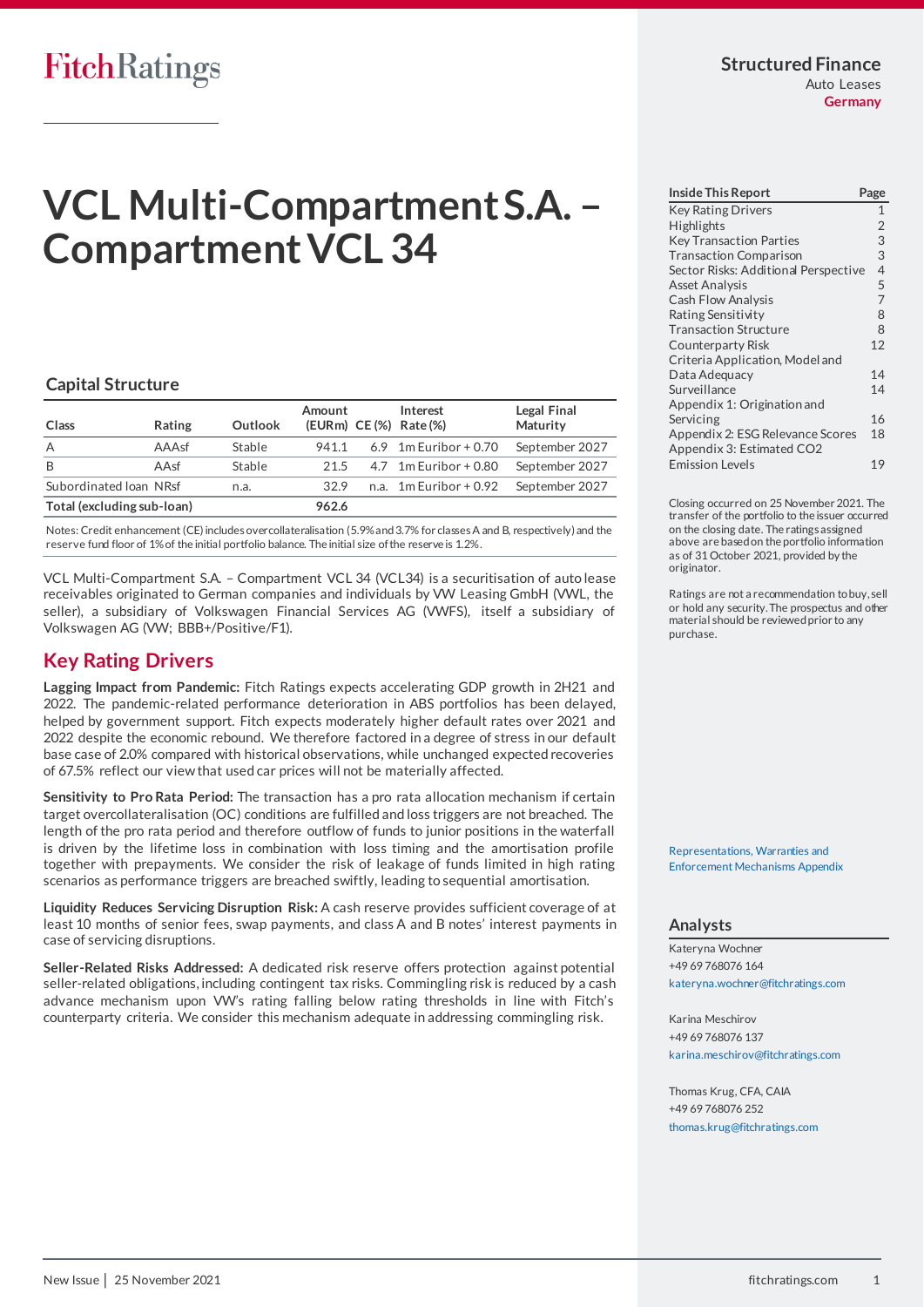# <span id="page-1-0"></span>**Highlights**

# **Transaction Highlights**

| Effect  | Highlight                                                                                                                                                                                                                                                                                                                                                                                                                                                                                                                                                                                                                               |
|---------|-----------------------------------------------------------------------------------------------------------------------------------------------------------------------------------------------------------------------------------------------------------------------------------------------------------------------------------------------------------------------------------------------------------------------------------------------------------------------------------------------------------------------------------------------------------------------------------------------------------------------------------------|
| Neutral | Unchanged Pool and Structural Characteristics: The key characteristics of the asset<br>portfolio are comparable to previous Fitch-rated VCL transactions, including the split<br>between private and commercial lessees and the pool concentrations within the largest<br>lessees. The transaction structure is unchanged from predecessors; compared to VCL31, only<br>the initial CE for class A decreased, by 10bp, while target OC levels are untouched.                                                                                                                                                                            |
| ٠       | No Exposure to Residual Values: The issuer will not purchase the lease receivables' residual<br>value (RV) portion, which is securitised in a master structure. The issuer is therefore only<br>indirectly exposed to the development of used car prices that are relevant for vehicle<br>remarketing proceeds for defaulted contracts.                                                                                                                                                                                                                                                                                                 |
| ÷       | Long Performance History: The originator is a well-known auto lease provider in Germany,<br>with a robust servicing record and long underwriting and securitisation experience, including<br>periods of economic stress. Our expected losses and the stressed levels incorporate the long<br>and robust data track available, good performance of prior Fitch-rated deals and the static<br>nature of the portfolio.                                                                                                                                                                                                                    |
| Neutral | Minimal Credit Impact from ESG: The highest level of ESG credit relevance is a score of '3'.<br>meaning that ESG issues are credit neutral or have only a minimal credit impact on the<br>transaction, either due to their nature or the way in which they are being managed (see ESG<br>Navigator in Appendix 2).                                                                                                                                                                                                                                                                                                                      |
| Neutral | Estimated Pool CO2 Emission of 122 g/km: About 9.2% of the vehicles in the pool are<br>battery-electric vehicles (BEVs), and another 16.5% are hybrid cars, of which Fitch estimates<br>7.4pp to be plug-in electric hybrid vehicles (PHEVs). We expect the cumulative 16.6% of<br>BEVs and PHEVs to fall under the definition of zero- and low-emission vehicles (LZEVs) in<br>line with the EU Clean Vehicle Directive. The estimated share of LZEVs is significantly higher<br>than observed in most recent Fitch-rated auto loan ABS.<br>We further estimate the weighted average emission of the cars in the portfolio to be about |
|         | 122 g/km (see Appendix 3: Estimated CO2 Emission Levels). The estimated emissions are at<br>the lower end of CO2 levels in German auto ABS issued between 2019 and 2021 (see<br>German Auto ABS CO2 Emissions Are on the Right Path-Further Improvement Coming). The<br>vehicles backing the leases are mostly from the 2021 model year, which has seen significant<br>improvements in emission efficiency. The combined share of premium cars (Audi) and light<br>commercial vehicles is about 29.2%.                                                                                                                                  |

Source: Fitch Ratings, Kraftfahrt-Bundesamt

# **Euribor Exposure**

| Assets                  | Rated notes                                                | <b>Hedges</b>                                                                                         |
|-------------------------|------------------------------------------------------------|-------------------------------------------------------------------------------------------------------|
| 100% fixed-rate assets. | Floating-rate liabilities with<br>reference to 1m Euribor. | The fixed rate assets will be<br>swapped into 1m Euribor (plus the<br>margin of the respective note). |

Source: Fitch Ratings, VCL Multi-Compartment S.A. – Compartment VCL 34

# **Key Rating Driver (Negative/Positive/Neutral)**

| Rating                |                                                              |
|-----------------------|--------------------------------------------------------------|
| impact                | Key rating driver                                            |
|                       | Negative Lagging Impact From Pandemic                        |
|                       | Negative Sensitivity to Pro Rata Period                      |
| Positive              | <b>Liquidity Reduces Servicing</b><br><b>Disruption Risk</b> |
| Positive              | Seller-Related Risks Addressed                               |
| Source: Fitch Ratings |                                                              |

**Applicable Criteria**

[Global Structured Finance Rating Criteria](https://app.fitchconnect.com/search/research/article/FR_RPT_10181107)  [\(October 2021\)](https://app.fitchconnect.com/search/research/article/FR_RPT_10181107) [Consumer ABS Rating Criteria](https://app.fitchconnect.com/search/research/article/FR_RPT_10182449)  [\(November 2021\)](https://app.fitchconnect.com/search/research/article/FR_RPT_10182449) [Structured Finance and Covered Bonds](https://app.fitchconnect.com/search/research/article/FR_RPT_10182189)  [Counterparty Rating Criteria \(November](https://app.fitchconnect.com/search/research/article/FR_RPT_10182189)  [2021\)](https://app.fitchconnect.com/search/research/article/FR_RPT_10182189) [Structured Finance and Covered Bonds](https://app.fitchconnect.com/search/research/article/FR_RPT_10182218)  [Counterparty Rating Criteria: Derivative](https://app.fitchconnect.com/search/research/article/FR_RPT_10182218)  [Addendum \(November 2021\)](https://app.fitchconnect.com/search/research/article/FR_RPT_10182218)  [Structured Finance and Covered Bonds](https://app.fitchconnect.com/search/research/article/FR_RPT_10177362)  [Interest Rate Stresses Rating Criteria](https://app.fitchconnect.com/search/research/article/FR_RPT_10177362) [\(September 2021\)](https://app.fitchconnect.com/search/research/article/FR_RPT_10177362)

# **Related Research**

[Global Economic Outlook](https://app.fitchconnect.com/search/research/article/RPT_10176996) (September 2021) [Global Structured Finance Coronavirus](https://app.fitchconnect.com/search/research/article/RPT_10170861)  [Performance](https://app.fitchconnect.com/search/research/article/RPT_10170861) Report: 3Q21 (July 2021) [Fitch Ratings 2021 Outlook: EMEA Structured](https://app.fitchconnect.com/search/research/article/RPT_10144357)  [Finance \(December 2020\)](https://app.fitchconnect.com/search/research/article/RPT_10144357) [European Auto ABS](https://app.fitchconnect.com/search/research/article/RPT_10174036) Index – 3Q21 [\(August 2021\)](https://app.fitchconnect.com/search/research/article/RPT_10174036) [German Auto ABS Likely to Show Delayed](https://app.fitchconnect.com/search/research/article/PR_10146030) 

[Performance Deterioration \(December](https://app.fitchconnect.com/search/research/article/PR_10146030) 2020) [CO2 Emissions Reporting Key to Defining](https://app.fitchconnect.com/search/research/article/FR_PR_10158348)  [European Green Auto ABS \(April 2021\)](https://app.fitchconnect.com/search/research/article/FR_PR_10158348) [German Auto ABS CO2 Emissions Are on the](https://app.fitchconnect.com/search/research/article/RPT_10163637)  Right Path – [Further Improvement Coming](https://app.fitchconnect.com/search/research/article/RPT_10163637)  [\(June 2021\)](https://app.fitchconnect.com/search/research/article/RPT_10163637)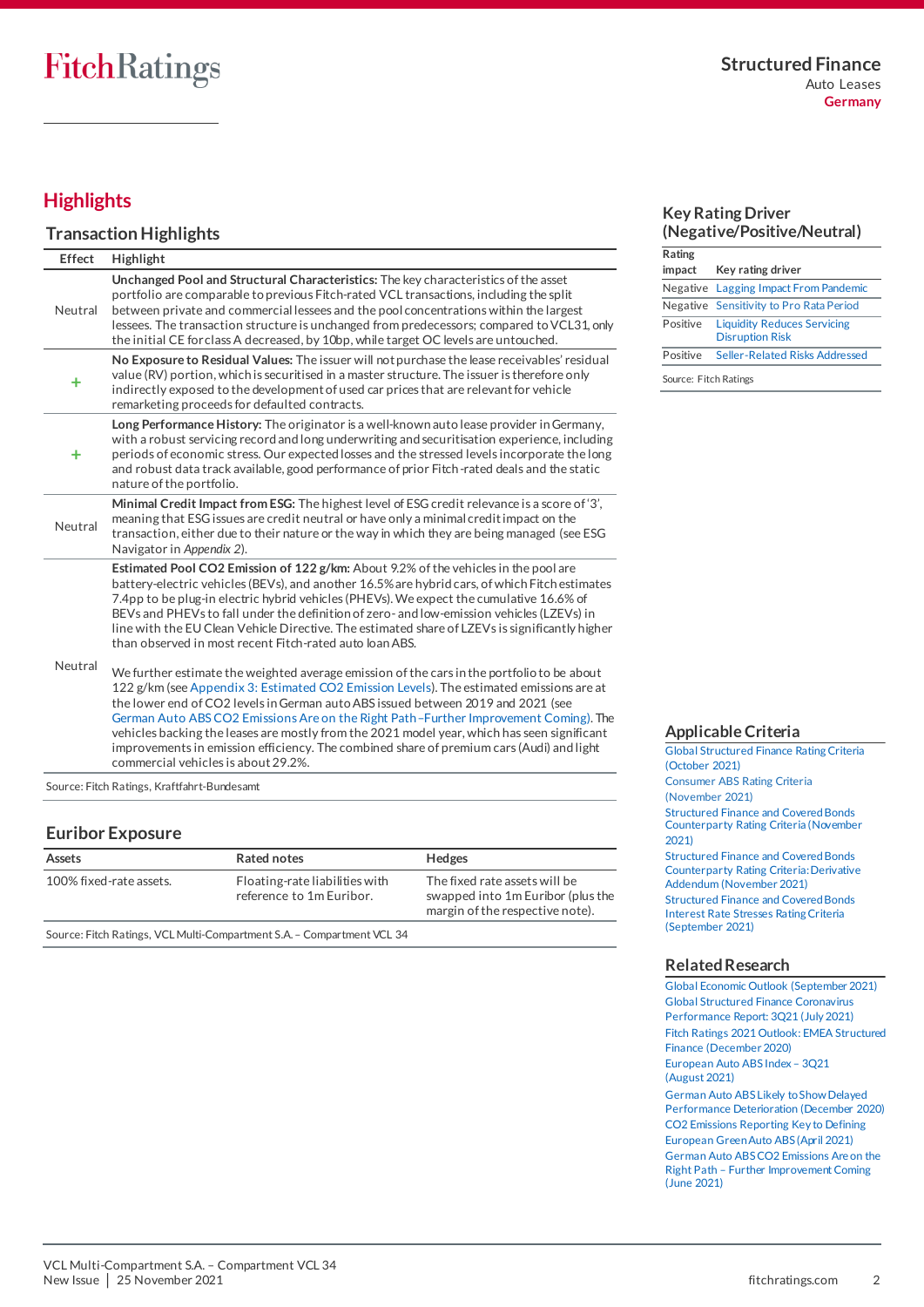# <span id="page-2-0"></span>**Key Transaction Parties**

Please se[e counterparty risk section](#page-11-0) for more detail.

# **Key Transaction Parties**

| Name                                                                                        | <b>Fitch Rating</b>                        |
|---------------------------------------------------------------------------------------------|--------------------------------------------|
| VCL Multi-Compartment S.A. - Compartment VCL 34 Not rated                                   |                                            |
| Volkswagen Leasing GmbH                                                                     | Not rated                                  |
| Volkswagen AG                                                                               | BBB+/Positive/F1                           |
| Intertrust Trustees GmbH                                                                    | Not rated                                  |
| Data Custody Agent Services B.V.                                                            | Not rated                                  |
| Volkswagen Financial Services AG                                                            | Not rated                                  |
| The Bank of New York Mellon, Frankfurt branch                                               | AA/Stable/F1+                              |
| The Bank of New York Mellon, London branch                                                  | AA/Stable/F1+                              |
| DZ BANK AG Deutsche Zentral-<br>Genossenschaftsbank                                         | AA(dcr)<br>$AA$ -/Stable/F1+               |
| BofA Securities Europe SA                                                                   | AA/Stable/F1+                              |
| BofA Securities Europe SA<br>MUFG Securities (Europe) N.V.<br>Landesbank Baden-Wuerttemberg | AA/Stable/F1+<br>Not rated<br>A-/Stable/F1 |
|                                                                                             |                                            |

# <span id="page-2-2"></span><span id="page-2-1"></span>**Transaction Comparison**

Alongside the most recent Fitch-rated predecessor transaction, VCL33, the comparison table includes two other captive German auto loan deals. As no residual value (RV) is securitised, VCL's portfolio credit risk could be compared to an auto loan portfolio, though not identical given the customer and product characteristics.

# **Transaction Comparison**

|                                   | <b>VCL Multi-</b><br>Compartment<br>S.A. - Comp.<br><b>VCL 34</b> | <b>VCL Multi-</b><br>Compartment<br>S.A. - Comp.<br><b>VCL 33</b> | <b>Silver Arrow</b><br>11 | Bavarian Sky<br>S.A., Comp.<br>S.A. Comp. German Auto<br>Loans 10 |
|-----------------------------------|-------------------------------------------------------------------|-------------------------------------------------------------------|---------------------------|-------------------------------------------------------------------|
| Type                              | Static                                                            | Static                                                            | <b>Static</b>             | <b>Static</b>                                                     |
| Closing date                      | November 2021                                                     | June 2021                                                         | May 2020                  | May 2020                                                          |
| Seller                            | <b>VWL</b>                                                        | <b>VWL</b>                                                        | Mercedes-<br>Benz Bank    | <b>BMW Bank</b><br>GmbH                                           |
| Issuance volume (EURm)            | 962.6                                                             | 962.5                                                             | 1,889.9                   | 756.8                                                             |
| Class $A$ - rating                | AAAsf                                                             | AAAsf                                                             | AAAsf                     | AAAsf                                                             |
| Class A - amount (EURm)           | 941.1                                                             | 941.0                                                             | 1,748.2                   | 700.0                                                             |
| Class $A - CE$ (%)                | 6.9                                                               | 6.9                                                               | 8.0                       | 8.0                                                               |
| Class $B$ - rating                | AAsf                                                              | AAsf                                                              |                           |                                                                   |
| Class B - amount (EURm)           | 21.5                                                              | 21.5                                                              |                           |                                                                   |
| Class $B - CE$ (%)                | 4.75                                                              | 4.75                                                              |                           |                                                                   |
| Portfolio summary as of closing   |                                                                   |                                                                   |                           |                                                                   |
| Type of receivables               | Auto leases                                                       | Auto leases                                                       | Auto Ioans                | Auto Ioans                                                        |
| Total outstanding balance (EURm)  | 1,000                                                             | 1,000                                                             | 1,890                     | 757                                                               |
| Number of receivables             | 121,189                                                           | 122,884                                                           | 94,642                    | 37,722                                                            |
| Average outstanding balance (EUR) | 8,252                                                             | 8,138                                                             | 19,670                    | 20,061                                                            |
| WA seasoning (months)             | 8                                                                 | 9                                                                 | 18                        | 6                                                                 |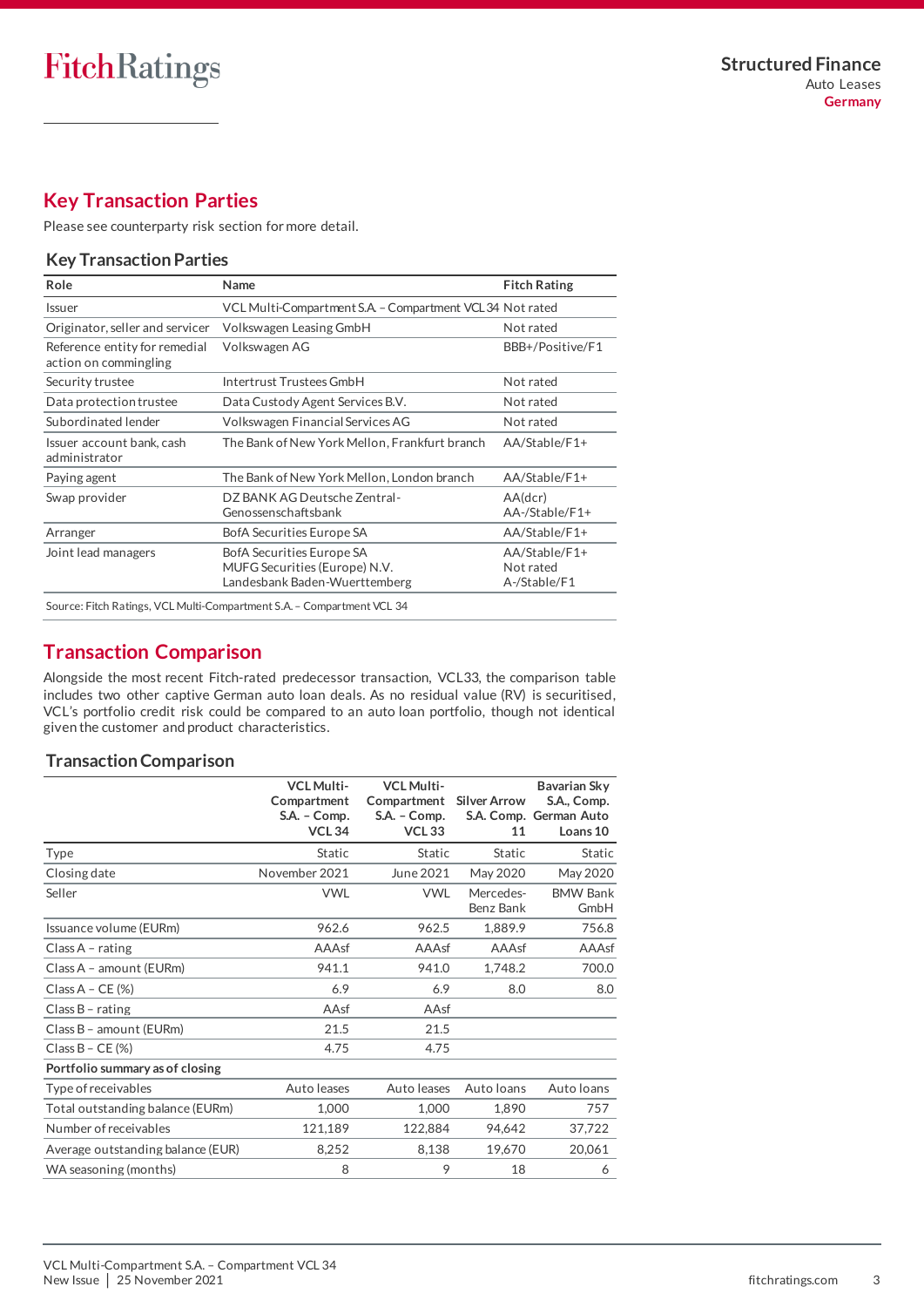# **Transaction Comparison (Cont.)**

|                                    | <b>VCL Multi-</b><br>Compartment<br>S.A. - Comp.<br><b>VCL 34</b> | <b>VCL Multi-</b><br>Compartment<br>$S.A. - Comp.$<br><b>VCL 33</b> | <b>Silver Arrow</b><br>11 | Bavarian Sky<br>S.A., Comp.<br>S.A. Comp. German Auto<br>Loans 10 |
|------------------------------------|-------------------------------------------------------------------|---------------------------------------------------------------------|---------------------------|-------------------------------------------------------------------|
| WA remaining term (months)         | 32                                                                | 31                                                                  | 31                        | 39                                                                |
| Age of vehicle (%)                 |                                                                   |                                                                     |                           |                                                                   |
| New vehicles                       | 91.5                                                              | 91.6                                                                | 43.0                      | 44.3                                                              |
| Used/demo vehicles                 | 8.5                                                               | 8.4                                                                 | 57.0                      | 55.7                                                              |
| Debtor type (%)                    |                                                                   |                                                                     |                           |                                                                   |
| Private                            | 23.3                                                              | 20.9                                                                | 56.1                      | 73.4                                                              |
| Commercial                         | 76.7                                                              | 79.1                                                                | 43.9                      | 26.6                                                              |
| Type of repayment                  |                                                                   |                                                                     |                           |                                                                   |
| Direct debit payments              | 99.1                                                              | 98.3                                                                | 100.0                     | 99.9                                                              |
| Fitch assumptions (%)              |                                                                   |                                                                     |                           |                                                                   |
| Cumulative default rate assumption | 2.0                                                               | 2.0                                                                 | 2.0                       | 2.3                                                               |
| Recovery rate assumption           | 67.5                                                              | 67.5                                                                | 70.0                      | 65.0                                                              |
| Prepayment rate assumption         | 4.0                                                               | 4.0                                                                 | 9.0                       | 15.0                                                              |
| Source: Fitch Ratings              |                                                                   |                                                                     |                           |                                                                   |

# <span id="page-3-0"></span>**Sector Risks: Additional Perspective**

# **Key Sector Risks**

| Sector or asset<br>outlook | Fitch considers the asset performance outlook for German ABS to be worsening<br>and negatively affected by the consequences of the pandemic.                                                                                                                                                                                                                                                                                                                                                                                                                                                                                                                                            |
|----------------------------|-----------------------------------------------------------------------------------------------------------------------------------------------------------------------------------------------------------------------------------------------------------------------------------------------------------------------------------------------------------------------------------------------------------------------------------------------------------------------------------------------------------------------------------------------------------------------------------------------------------------------------------------------------------------------------------------|
|                            | Macro or sector risks We are closely monitoring the pandemic's effect on unemployment in Germany,<br>which we consider the key driver for the performance of the private lessees in the<br>portfolio. A short-time work scheme ("Kurzarbeit") keeps many German borrowers<br>employed and a strong social security net cushions performance against increasing<br>unemployment. However, the depth of the recession in 2020 and the impact of the<br>two nationwide lockdowns have put pressure on corporates' financial health,<br>especially those in the leisure, transport and non-online retail sectors (see Covid-<br>19 Effect in German SME ABS Becoming More Sector-Specific). |
|                            | Fitch expects private and commercial lessees' performance to worsen when<br>pandemic-related government support schemes are phased out, which is reflected<br>in our increased expected losses compared to previous VCL transactions closed<br>before the pandemic.                                                                                                                                                                                                                                                                                                                                                                                                                     |
|                            | We expect the auto market to undergo substantial transformation in the medium<br>to long term, as demand and supply turn away from internal combustion engines,<br>which currently dominate Auto ABS portfolios. Used car prices for internal<br>combustion engine vehicles may decline, potentially causing a reduction in<br>recoveries.                                                                                                                                                                                                                                                                                                                                              |
| Relevant research          | German GDP shrank by 4.9% in 2020. Fitch expects GDP growth of 3.6% in 2021<br>and 4.2% in 2022, followed by 2% in 2023. We expect unemployment to increase<br>moderately to 3.9% in 2021 and 3.8% in 2022, from 3.1% in 2019, before<br>decreasing to 3.5% in 2023 (see Global Economic Outlook - September 2021).                                                                                                                                                                                                                                                                                                                                                                     |
|                            | We expect unemployment and lower earnings to reduce used car prices, but only<br>slightly and not to a degree that would materially affect our recovery expectation,<br>while the auto market's transformation is unlikely to affect used car prices over the<br>transaction's lifetime (see German Auto ABS Likely to Show Delayed Performance<br>Deterioration).                                                                                                                                                                                                                                                                                                                      |
| Source: Fitch Ratings      |                                                                                                                                                                                                                                                                                                                                                                                                                                                                                                                                                                                                                                                                                         |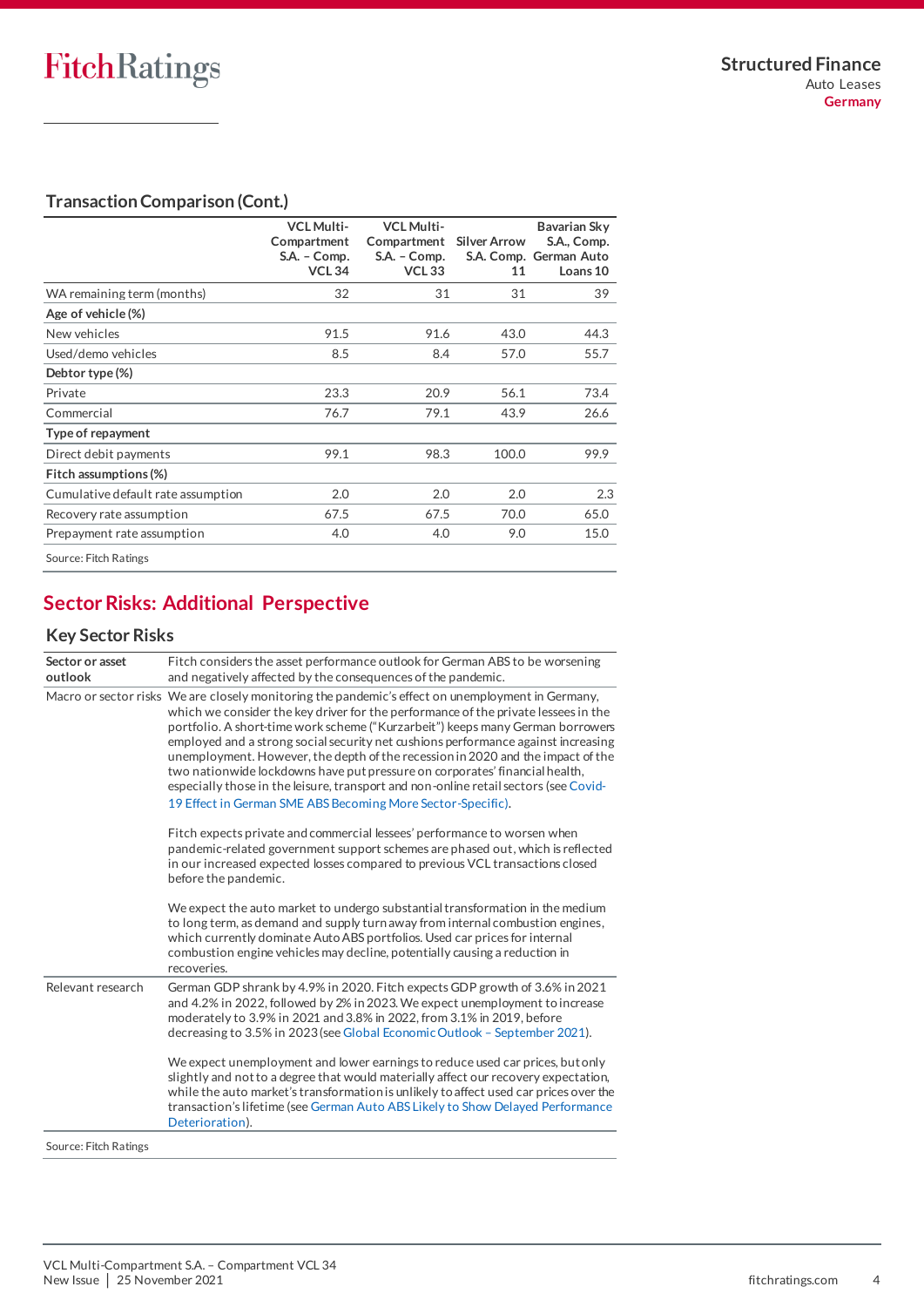# <span id="page-4-0"></span>**Asset Analysis**

The key asset eligibility criteria, summarised in the following table, are unchanged from the previous Fitch-rated predecessor deal, VCL33.

# **Key Asset Eligibility Criteria**

| Description |  |
|-------------|--|

Lease contracts are denominated in euros with monthly payments.

Lease contracts are legally valid, binding agreements and governed by German law.

Not more than 5% of leased vehicles are from brands other than VW, Audi, SEAT, Skoda or VW Nutzfahrzeuge

No insolvency proceedings have been initiated against the lessee at closing.

Leased vehicles are situated in Germany, which is assumed to be fulfilled if the lessee is resident in Germany.

Receivables are free from rights of third parties and of defences and set-off claims of lessees.

No terminations have occurred or are pending. No lease receivable was overdue as of the cut-off date, with lessees on coronavirus-related payment

holidays considered overdue.

None of the lease receivables was subject to a statutory or voluntary coronavirus-related forbearance measure.

On the cut-off date, at least two lease instalments have been paid in respect of each of the lease contracts.

Lease contracts require substantially equal monthly payments to be made within 12-60 months from origination.

The total amount of lease receivables attributable to any single lessee will not exceed 0.5% of aggregate discounted receivables balance at the cut-off date.

Source: Fitch Ratings, VCL Multi-Compartment S.A. – Compartment VCL 34

# **Portfolio Summary**

The lease contracts finance vehicles manufactured by the Volkswagen Group, including VW, Audi, SEAT, Skoda and VW Nutzfahrzeuge vehicles, as well as a smaller portion of cars produced by other brands. The portfolio's characteristics as of end-October 2021 are shown in the [Transaction Comparison](#page-2-2) section. Portfolio concentrations are shown in the margin on this page.

The portfolio characteristics are comparable to Fitch-rated predecessor transactions' portfoli o characteristics at closing. The VCL34 portfolio is well diversified in terms of single obligors, geographical distribution and industry sectors of the lessees, according to VWL's classifications.

# <span id="page-4-1"></span>**Portfolio Credit Analysis**

# *Loss Risk*

As VWL neither provides default nor recovery vintage data, Fitch used the available information in reverse order, compared to its standard approach.

- Firstly, a base-case loss rate was set, based on VWL's total leasing book loss data.
- Secondly, a base-case recovery rate was set, based on data from previous VCL transactions and the experience of the servicer's collection department.
- Thirdly, a lifetime default rate was implicitly derived from the set lifetime loss and recovery rates.

Loss data from VWL reflect write-offs according to the originator's accounting policy. These data are consistent with the loss definition in the transaction, on which the amortisation type triggers are based. Recovery collections that are received after the lease has been written off belong to VWL, according to the transaction documentation.

#### **Portfolio Concentrations**

|                                                                                                                                                                               | % of total (by<br>volume) |
|-------------------------------------------------------------------------------------------------------------------------------------------------------------------------------|---------------------------|
| Largest 20 customers (% of<br>outstanding discounted<br>balance)                                                                                                              | 1.12                      |
| Largest regional concentration<br>(North Rhine-Westphalia, % of<br>outstanding discounted<br>balance)                                                                         | 22.8                      |
| Largest industry<br>concentration (public sector,<br>% of outstanding discounted<br>balance)                                                                                  | 20.8                      |
| Closed-end contracts<br>$%$ of outstanding balance) <sup>a</sup>                                                                                                              | 99.9                      |
| Electric vehicle share (% of<br>outstanding discounted<br>balance)                                                                                                            | 8.7                       |
| <sup>a</sup> Upon return of the car, the residual value risk is<br>borne by the dealer (or VWL).<br>Source: Fitch Ratings, VCL Multi-Compartment<br>S.A. - Compartment VCL 34 |                           |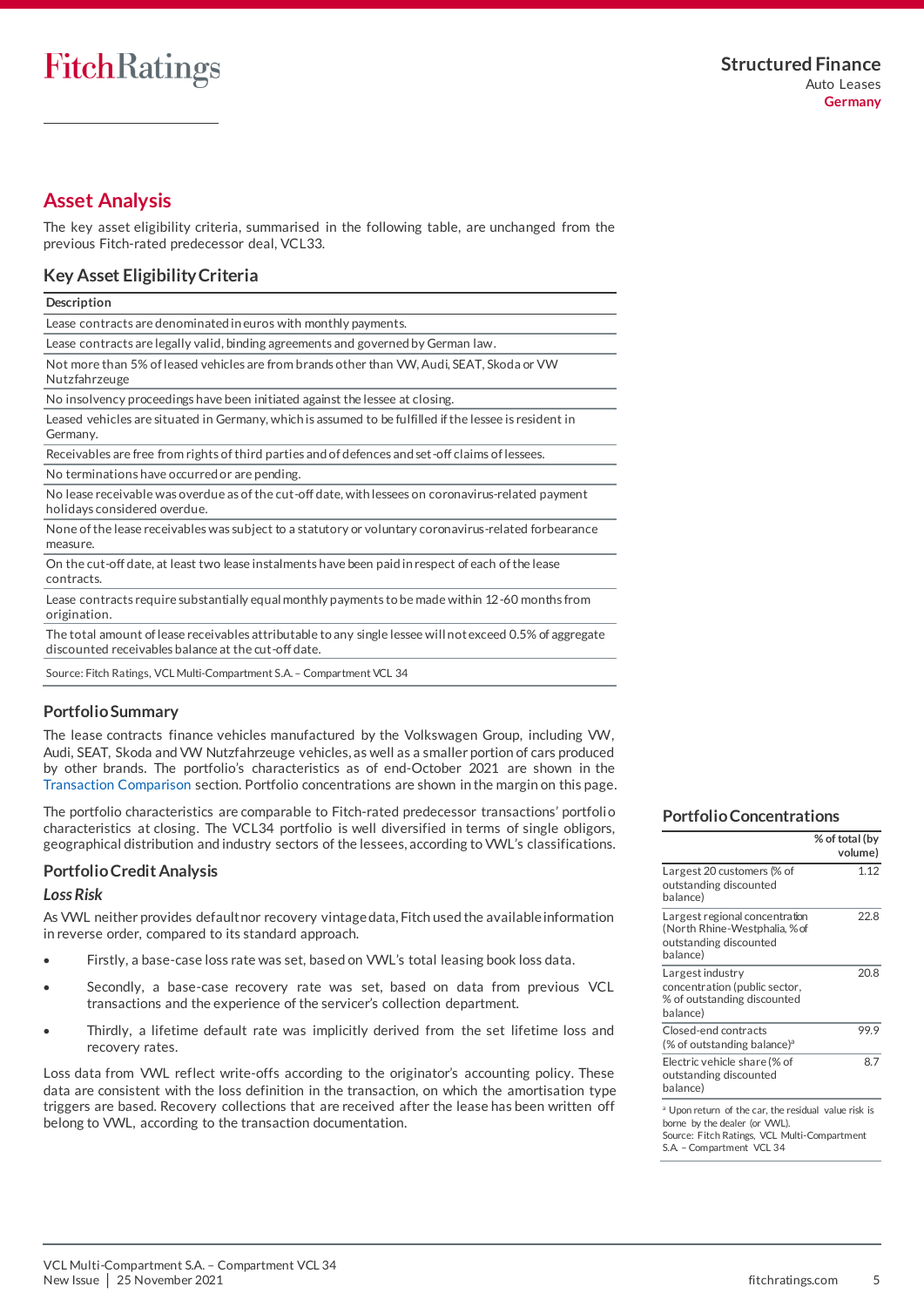

The loss rate data for historical originations of VWL are shown below.

# **VWL's Yearly Loss Vintages**



Note: 2020 originations are not in the chart as the number of observations is not yet sufficient to create an annualized curve

Source: Fitch Ratings, VW Leasing GmbH

Fitch assumed a total portfolio base-case loss rate of 0.65%.

Vintages originated after 2008 show lower loss rates than older vintages. In Fitch's view, the better performance of recent vintages reflects improvements in VWL's origination standards, in addition to the favourable economic environment in Germany in recent years.

This assumption is unchanged from VCL33 in June 2021. Fitch has updated its forecasts on GDP growth and unemployment, incorporating the steadily evolving dynamics of the pandemic. Overall, we consider the expected economic environment to be comparable or slightly better than our forecasts in June 2021, as summarised in the two charts in the margin, which show our expectations for growth trajectories and unemployment rates at different points in time.

#### *Defaults and Recovery Rates*

Fitch has not received recovery information on VWL's total book. We derived our recovery assumption from default and loss information contained in previous VCL transactions' investor reporting. Fitch has applied a recovery rate base-case assumption of 67.5%, unchanged from VCL33, which reflects our expectation that used car prices will not be significantly affected by the pandemic.

Combining our loss and recovery rate expectations results in a default base-case assumption of 2.0%, which Fitch views as comparable to peer transactions.

# **Performance Expectations (%)**

|                       | Default rate expectation Recovery rate expectation Loss rate expectation |      |
|-----------------------|--------------------------------------------------------------------------|------|
| Base case             | 67.5                                                                     | 0.65 |
| Source: Fitch Ratings |                                                                          |      |

Fitch applied a lower-to-median multiple to the 2.0% default rate expectation (4.75x for 'AAA', 3.8x for 'AA'). The default multiple reflects that our base-case assumption now includes a degree of stress and Fitch's through-the-cycle rating approach and is therefore lower than for prepandemic VCL transactions at their respective closing dates.

To derive the recovery haircut, we considered the level of base-case recoveries, the secured nature of the assets and VWL's robust recovery processes as key determining factors. Fitch derived a lower-to-median recovery haircut ('AAA': 45%; 'AA': 36%).

# **Stressed Assumptions (%)**

|                       | Rating default rate | Rating recovery rate | Rating loss rate |
|-----------------------|---------------------|----------------------|------------------|
| AAA                   | 9.5                 | 371                  |                  |
| AA                    | 6./                 | 43.2                 |                  |
| Source: Fitch Ratings |                     |                      |                  |





**Forecast: Unemployment Dynamics**



Source: Fitch Ratings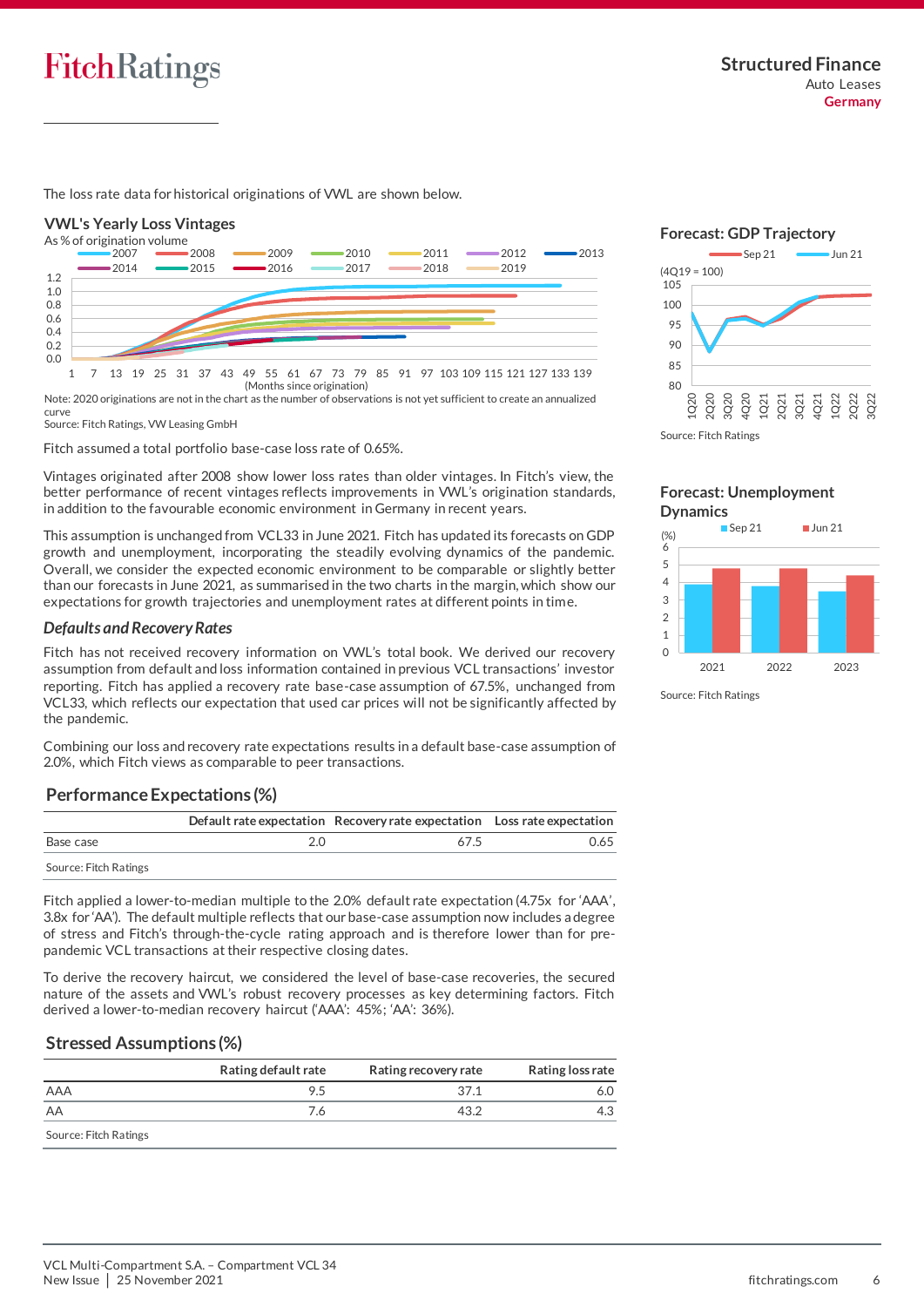# **Prepayment Risk**

Fitch derived its base-case prepayment assumption using data from previous VCL transactions as the originator has not provided us with overall book data on prepayments.

Prepayments in earlier VCL transactions hardly exceed an annualised rate of 4%, which is the figure Fitch assumed as its base-case assumption for VCL34. This was then stressed to test the impact of high and low prepayments in the respective rating scenarios. For example, the base case was multiplied by 1.5x in the 'AAA' scenario. Due to the very low historically observed prepayments, Fitch applied 0% CPR in the low prepayment scenario across all rating levels.

The lease contracts do not contain provisions that allow customers to prepay a contract so prepayments are at the discretion of VWL. If a prepayment is granted, customers are generally obliged to settle the outstanding instalments, comprising both principal and interest, in full. VWL may, however, waive part of the repayment amount out of courtesy to the customer. In such cases, VWL would need to indemnify the issuer for any associated reduction in the principal balance. Consequently, we do not apply prepayment losses in our cash flow modelling.

# <span id="page-6-0"></span>**Cash Flow Analysis**

Fitch used its proprietary cash flow model to test whether the available cash flows were sufficient to enable timely payment of interest and ultimate payment of principal on the notes in various stress scenarios.

Defaults were allocated using the default timings, determined based on the portfolio's WAL and Fitch's assumed base-case prepayment rate, as outlined in our *Consumer ABS Rating Criteria* and summarised in the table below.

# **Default Distribution**

| Months from closing (%) |    |      | 12   | 16 | 20 | 24 | 28 |
|-------------------------|----|------|------|----|----|----|----|
| Front                   | 40 | 25   | 20   | 10 |    |    |    |
| Even                    | 17 | 17   | 17   | 17 | 17 | 15 |    |
| <b>Back</b>             | 10 | 12.5 | 12.5 | 15 | 22 | 15 | 13 |
| Source: Eitch Ratings   |    |      |      |    |    |    |    |

Source: Fitch Ratings

The recovery timing was derived from lease-by-lease default and loss data from previous VCL transactions. We assumed that a vehicle is typically sold within six months of default and distributed the recoveries over a six-month period.

The portfolio amortisation was modelled based on the pool data provided to Fitch. Defaults, recoveries and prepayments were applied as per the stressed assumptions. Interest income was generated on non-delinquent receivables at a rate equal to the discount rate less the buffer release rate. Available cash was distributed in line with the transaction's waterfall.

Fitch tested the transaction's sensitivity to different default distributions (front-loaded, evenly distributed and back-loaded), combined with high or low prepayments as well as rising, decreasing or stable (i.e. persistently negative at the current spot rate) interest rates.

The transaction is particularly sensitive to the length of the pro rata period, which is determined by the amortisation profile and assumed prepayments, the lifetime loss and the loss timing assumptions. In Fitch's view, the potential effect of later defaults and recovery collections can be proxied by the notes' rating sensitivity to the write-off timing assumption (see [Rating](#page-7-0)  [Sensitivity\)](#page-7-0).

A high prepayment scenario leads to target OCs being reached sooner and therefore an earlier pro rata allocation towards the class B notes and the unrated sub-loan. However, assuming back-loaded losses, a forced sequential note amortisation occurs later even in a stressed scenario.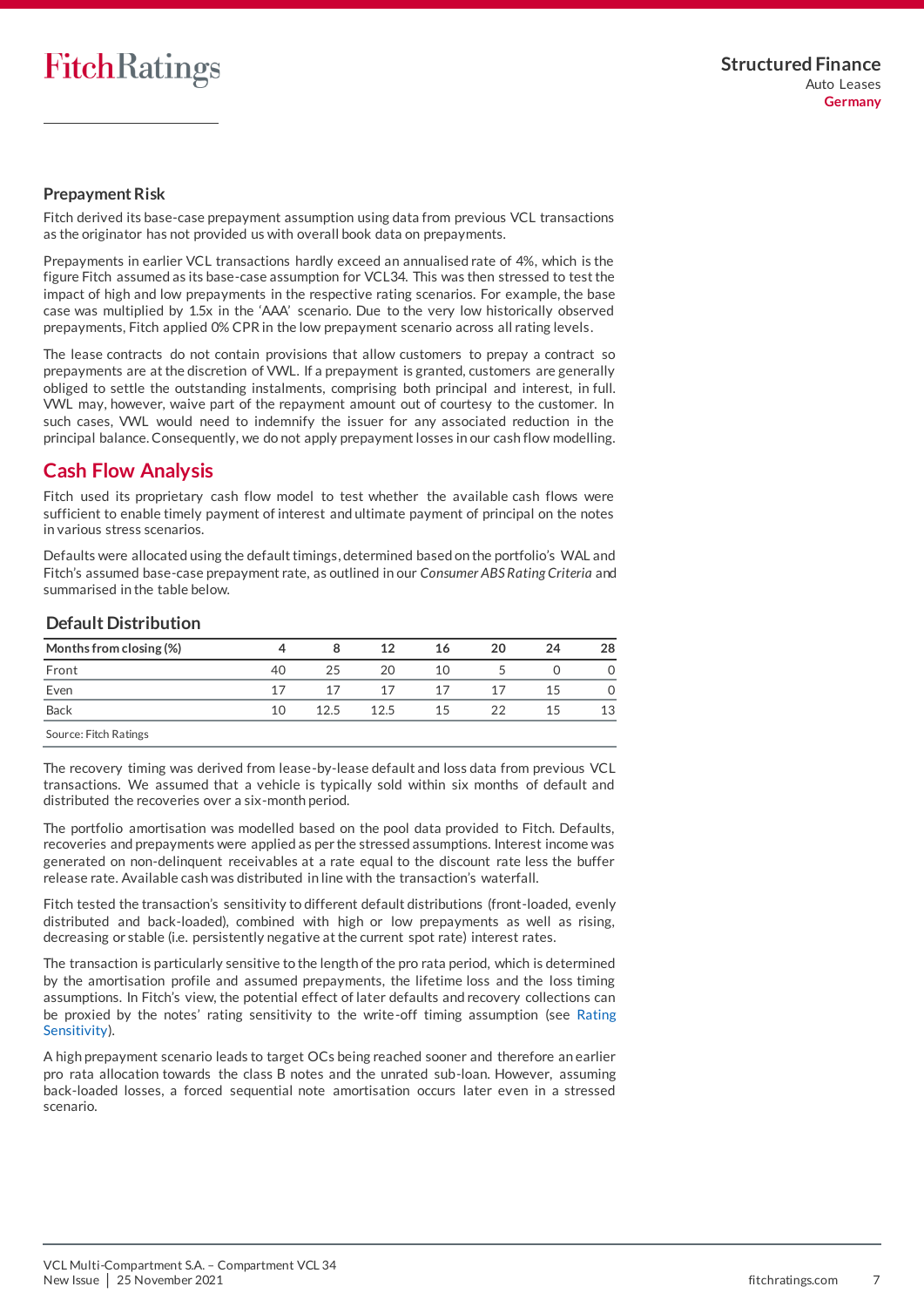# <span id="page-7-0"></span>**Rating Sensitivity**

# **Rating Sensitivity**

|                                                                | Class A | Class B      |
|----------------------------------------------------------------|---------|--------------|
| <b>Original Rating</b>                                         | AAAsf   | AAsf         |
| Increase default base by 10%                                   | AAAsf   | $AA-sf$      |
| Increase default base by 25%                                   | $AA+sf$ | $A + sf$     |
| Increase default base by 50%                                   | AAsf    | Asf          |
| Decrease recovery rate by 10%                                  | AAAsf   | AAsf         |
| Decrease recovery rate by 25%                                  | $AA+sf$ | $AA-sf$      |
| Decrease recovery rate by 50%                                  | $AA+sf$ | <b>Asf</b>   |
| Default rate increase by 10%,<br>recovery rate decrease of 10% | $AA+sf$ | $AA-sf$      |
| Default rate increase by 25%,<br>recovery rate decrease of 25% | AAsf    | Asf          |
| Default rate increase by 50%,<br>recovery rate decrease of 50% | Asf     | <b>BBBsf</b> |
| Source: Fitch Ratings                                          |         |              |

**Rating Sensitivities – Upgrade:** Lower-than-expected frequency of defaults or increases in recovery rates could produce lower losses than the base case and could result in positive rating action on the class B notes. For example, a simultaneous decrease of the default base case by 10% and increase of the recovery base case by 10%, all else equal, would lead to an upgrade of the notes to 'AA+sf'.

The *Rating Sensitivity* section provides insight into the model-implied sensitivities the transaction faces when one assumption is stressed, while holding others equal. The modelling process uses the estimation and stress of these variables to reflect asset performance in a stressed environment. The results below should only be considered as one potential outcome, as the transaction is exposed to multiple dynamic risk factors. It should not be used as an indicator of possible future performance.



# <span id="page-7-1"></span>**Transaction Structure**

# **Structure Diagram**

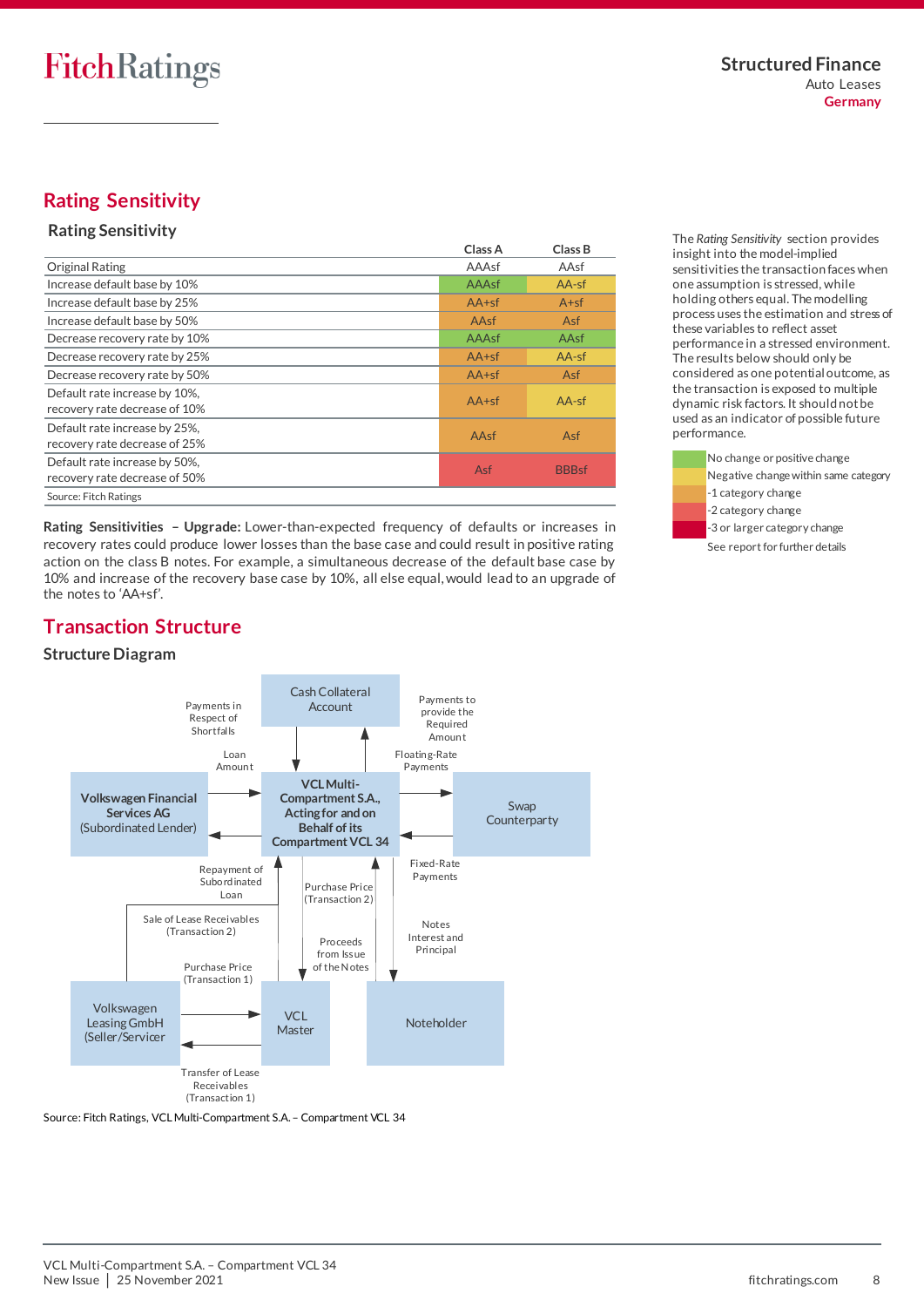

# **Issuer and True Sale**

VCL Multi-Compartment S.A. is a Luxembourg-based securitisation company subject to Luxembourg securitisation law.

VCL Master S.A. Compartment 1 (VCL Master) – another Luxembourg-based securitisation company intended to function as a warehousing vehicle – originally acquired certain lease receivables related to selected lease contracts from the seller.

At closing, the issuer purchased certain receivables from VWL (transaction one), selling on the authority granted by VCL Master (transaction two). The receivables are the finance portion, which amortises the purchase price of the vehicle to its agreed residual value. The residual value component itself is not refinanced via VCL34. Certain other receivables are excluded, for example, payments for contractually agreed maintenance services.

The VAT portion of any payments due from the lessee was excluded from the pool and retained by VWL to be advanced to the tax authorities. To secure the performance of the lease receivables, the security title to the leased vehicles was forwarded to VCL34. In case of a lessee's default, the issuer will be entitled to the proportion of recovery proceeds equivalent to its funding share in the sum of outstanding lease receivables and the residual value.

#### **Capital Structure and Credit Enhancement**

The issuer's expected assets and liabilities at closing are summarised in the table below.

#### **Balance Sheet**

| Assets       | (EURm)  | Amount % of total pool | balance Liabilities | (EURm)  | Amount % of total pool<br>balance |
|--------------|---------|------------------------|---------------------|---------|-----------------------------------|
| Receivables  | 1,000.0 |                        | 100.0 Class A       | 941.1   | 94.1                              |
| Cash reserve | 12.0    |                        | 1.2 Class B         | 21.5    | 2.15                              |
|              |         |                        | Subordinated Ioan   | 32.9    | 3.3                               |
|              |         |                        | PPD cash reserve    | 12.0    | 1.2                               |
|              |         |                        | PPD OC              | 4.5     | 0.45                              |
| Sum          | 1.012.0 | 101.2                  |                     | 1.012.0 | 101.2                             |

PPD: Purchase price discount

Source: Fitch Ratings, VCL Multi-Compartment S.A. – Compartment VCL 34

The issuance consists of the class A and B notes as well as a subordinated loan. Credit enhancement is provided by OC and the amortising cash reserve. The initial size of the reserve is 1.2%. Amounts in excess of the 1.0% floor may flow back firstly to the subordinated lender and secondly to the seller outside the waterfall depending on portfolio performance.

All securitised receivables were discounted with a single discount rate of 5.7016%. The following components have been considered when determining the discount rate.

# **Discount Rate Calculation**

|                                                                                                                                                                                                                                                           | $(\%)$ |
|-----------------------------------------------------------------------------------------------------------------------------------------------------------------------------------------------------------------------------------------------------------|--------|
| Weighted average swap rate (including sub-loan)                                                                                                                                                                                                           | 0.3915 |
| Servicing fee                                                                                                                                                                                                                                             | 1.00   |
| Senior expenses                                                                                                                                                                                                                                           | 0.03   |
| Subtotal                                                                                                                                                                                                                                                  | 1.4215 |
| Buffer release rate                                                                                                                                                                                                                                       | 4.2801 |
| <b>Total</b>                                                                                                                                                                                                                                              | 5.7016 |
| $\mathbb{R}^n$ is the state of the state of the state of the state of the state of the state of the state of the state of the state of the state of the state of the state of the state of the state of the state of the state of<br>$\sim$ $\sim$ $\sim$ |        |

Source: Fitch Ratings, VCL Multi-Compartment S.A. – Compartment VCL 34

As the buffer release rate will be directly released to the seller, the issuer benefits from a discount rate of 1.42% only. Should VWL become insolvent, the buffer release amounts woul d become available to the issuer.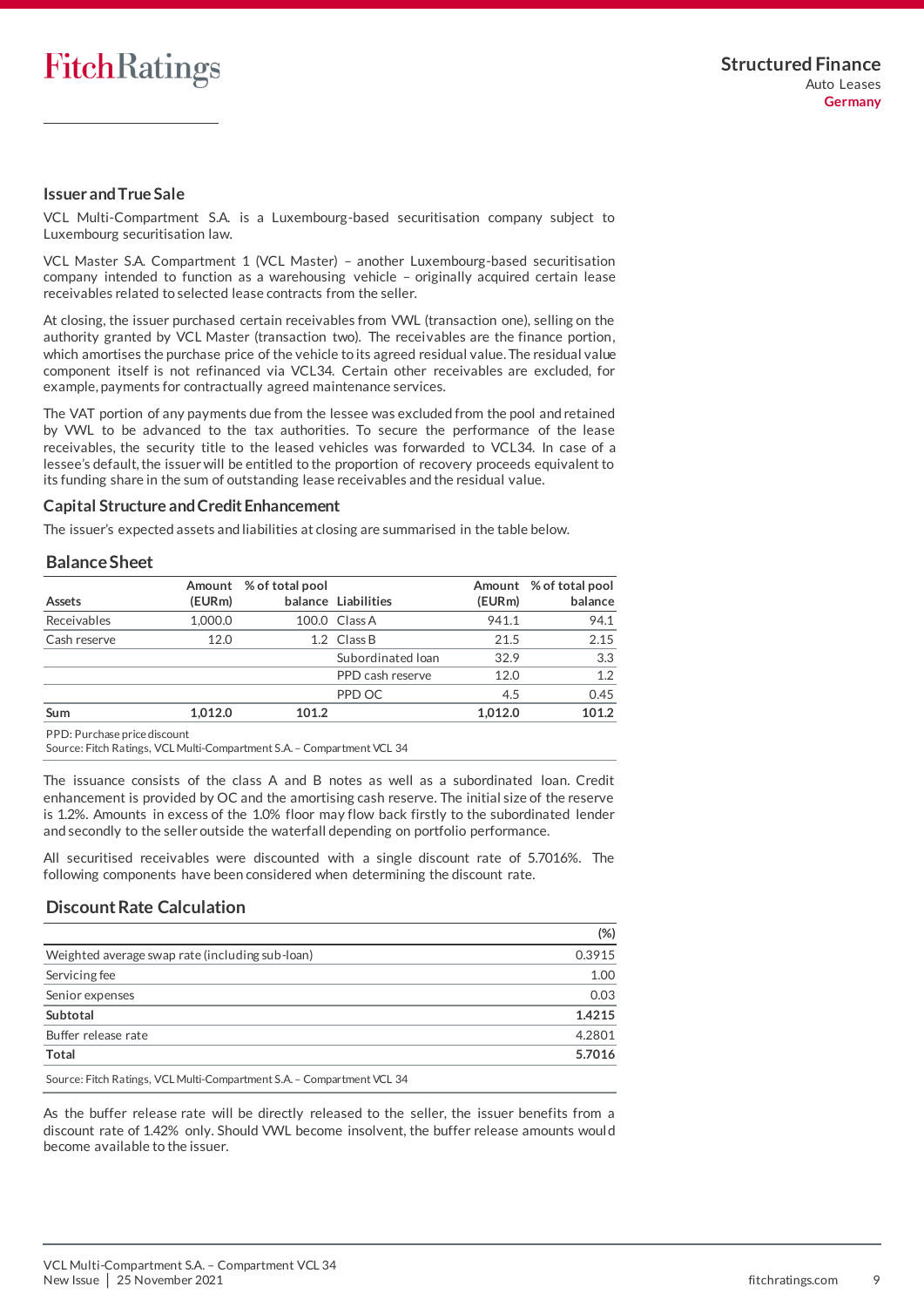# **FitchRatings**

Fitch does not consider the buffer release rate as potential excess spread available for note redemption. This is because, in Fitch's view, structural elements that are relied upon in order to pay timely interest and ultimate principal on the notes cannot be conditional on the occurrence of events like a seller/servicer default.

# **Reserve Fund**

An amortising cash reserve, which amounts to 1.2% of the discounted receivables' balance, was funded through a purchase price discount (PPD). It is available to cover senior expenses, swap payments and notes' interest and is subject to a floor, amounting to 1% of the receivables' balance at closing or the outstanding balance of class A and B notes, if lower.

Available funds will top up the reserve fund each period to its target amount. As long as the cumulative net loss trigger is not breached, excess release amounts from the reserve are paid back to the subordinated lender and the seller outside the waterfall. The floor amount can be used for note redemption upon the earlier of the legal final maturity date or the discounted lease balance reaching zero.

There is a further cash reserve, the VWL risk reserve, to cover seller-related risks, in particular tax-related risks mentioned under tax risk. The VWL risk reserve amounts to 1.1% of the discounted receivables' balance at closing.

# **Euribor Fall-back Provisions**

# *Assets*

The portfolio is not exposed to Euribor discontinuation because it only consists of fixed-rate leases.

# *Rated Notes*

VCL34's servicer will use any (i) officially designated substitute rate, (ii) industry-wide solution, or (iii) generally accepted market practice as substitute for Euribor. If options (i)-(iii) are not available, the servicer will use the overnight index swap. If this is not available either, €STR will be the substitute rate. The servicer will also adjust the spread over the substitute reference rate. Any designated Euribor substitute applies to both the rated notes' reference rate and floating interest rate received on the swap.

# *Hedges*

The issuer will enter into two swaps to hedge against the fixed-floating interest rate mismatch. While it will receive fixed instalments, its obligations under the notes will be linked to onemonth Euribor, the latter being determined in accordance with the provisions in the transaction documents described in *Rated Notes* above.

The first swap covers the interest due on the class A notes and the second swap covers interest payments due on the class B notes, both inclusive of the spreads over the reference rate, in exchange for a fixed rate. The floating amounts are subject to a floor of zero. Both swaps are linked to the outstanding balance of the respective notes.

# **Priority of Payments**

The transaction has a combined waterfall for all collections on outstanding receivables. The amount available to be distributed contains the following positions:

| $\ddot{}$ | Collections received by the servicer.                                                                                                 |
|-----------|---------------------------------------------------------------------------------------------------------------------------------------|
| $\ddot{}$ | Share of realisation proceeds from vehicles belonging to the issuer.                                                                  |
|           | Amounts from the general cash reserve.                                                                                                |
|           | Net swap receipts.                                                                                                                    |
|           | Investment earnings from the distribution account.                                                                                    |
|           | Amounts from the VWL risk reserve in case of failure by VWL to pay any secured<br>obligations or in case of a German trade tax event. |
|           | Less the buffer release amount (provided no insolvency event with respect to VWL has<br>occurred).                                    |
|           | Source: Fitch Ratings, VCL Multi-Compartment S.A. - Compartment VCL 34                                                                |

# **Amount Available for Distribution**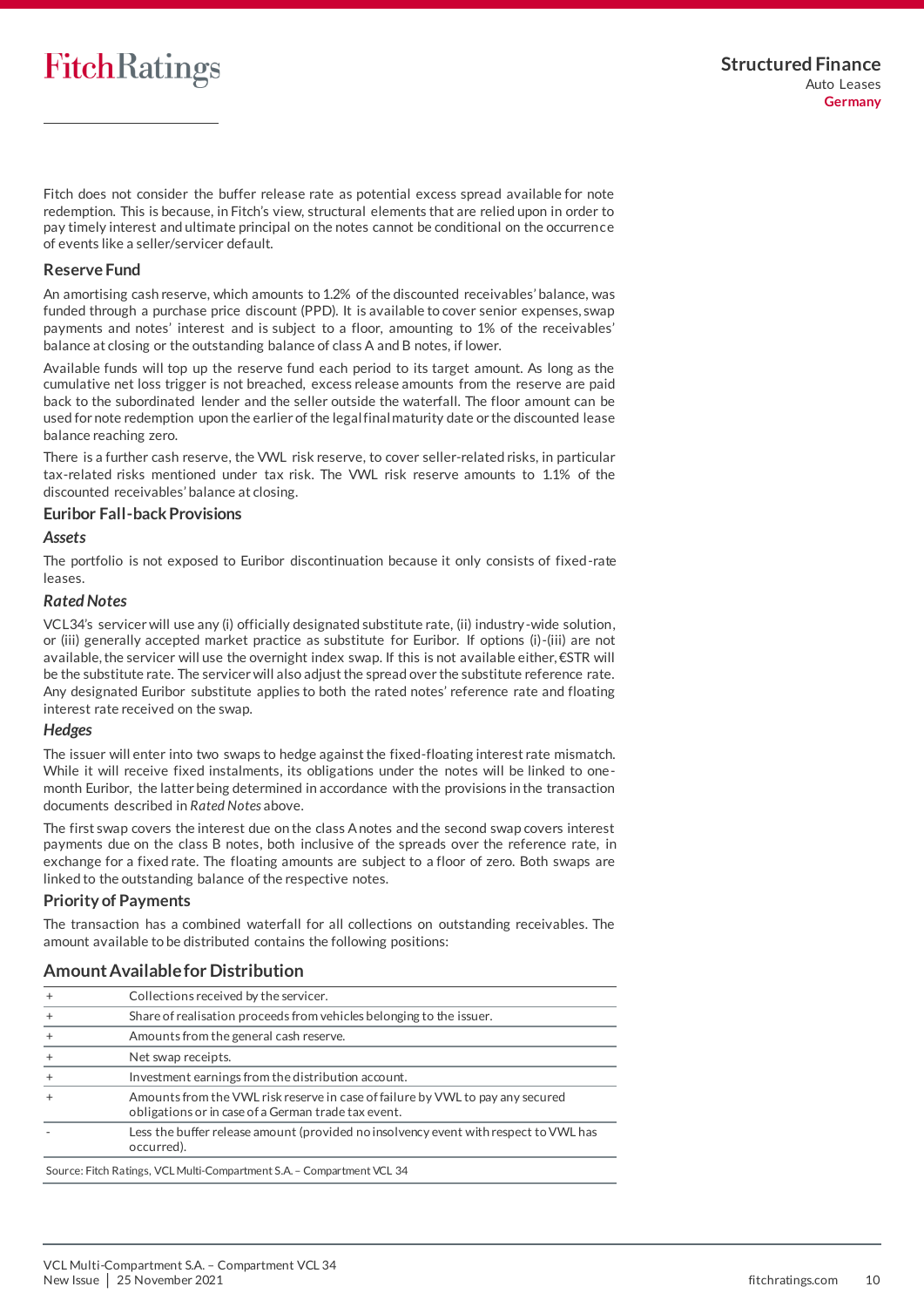# **Transaction Waterfall**

| $1 - 5$                                               | Taxes, senior expenses and net swap payments other than in case of a swap counterparty<br>default.                  |
|-------------------------------------------------------|---------------------------------------------------------------------------------------------------------------------|
| 6                                                     | Interest class A.                                                                                                   |
|                                                       | Interest class B.                                                                                                   |
| 8<br>General cash reserve up to its required balance. |                                                                                                                     |
| 9                                                     | In case of an increase in German trade tax, to the VWL risk reserve the increased trade tax<br>risk reserve amount. |
| 10                                                    | Class A principal until class A is at its target size (i.e. target OC class A).                                     |
| 11                                                    | Class B principal until class B is at its target size (i.e. target OC class B).                                     |
| 12                                                    | Any subordinated expenses, if not already covered by one of the senior items.                                       |
| 13                                                    | Interest on the sub-loan.                                                                                           |
| 14                                                    | Redemption of the sub-loan until reduced to zero.                                                                   |
| 15<br>Remainder to VWL as a final success fee.        |                                                                                                                     |
|                                                       | Source: Fitch Ratings, VCL Multi-Compartment S.A. - Compartment VCL 34                                              |

# **Performance Triggers and Note Amortisation**

The notes' targeted balance is set to meet a required OC amount, defined as the excess of the assets (excluding write-offs) over respective liabilities, i.e. the class A and B notes.

Incoming funds will first be used to redeem class A notes until their target OC is a chieved. At this point, incoming funds will also amortise class B notes, building up their target OC, while the target OC for class A notes is maintained. As soon as the asset balance has amortised to 10% of the initial balance or upon the occurrence of a servicer replacement event, note amortisation will again be strictly sequential.

Additionally, should a performance trigger recording loss be breached, target OCs will rise, meaning amortisation will again be sequential until the increased target OC is rea ched. Finally, should losses exceed 1.6% of the initial balance, the notes' amortisation would also become strictly sequential.

Required OC levels are as follows and are unchanged from previous transactions.

# **Credit Enhancement Increases Conditions**

| Trigger                                                                | $Class A (\%)$ | $Class B (\%)$ |  |  |
|------------------------------------------------------------------------|----------------|----------------|--|--|
| Initial available OC level                                             | 5.9            | 3.7            |  |  |
| Target OC, if no trigger breach                                        | 12.25          | 7.5            |  |  |
| Target OC, if level 1 trigger breached                                 | 14.0           | 8.25           |  |  |
| Target OC, if level 2 trigger breached<br>100                          |                |                |  |  |
| Source: Fitch Ratings, VCL Multi-Compartment S.A. - Compartment VCL 34 |                |                |  |  |

A level 1 trigger is hit if the cumulative losses exceed the following thresholds:

- Prior to (and including) the payment date falling in February 2023: 0.50%; and
- after the payment date falling in March 2023 until the payment date in November 2023: 1.15%.

A level 2 trigger is hit if cumulative losses exceed 1.6% at any payment date.

Please refer to the *Cash Flow Modelling* section for more details on the increased sensitivity of the pro-rata structure towards certain modelling assumptions.

# **Disclaimer**

Fitch relies in its credit analysis on legal and/or tax opinions provided by transaction counsel for the avoidance of doubt. Fitch has always made clear that it does not provide legal and/or tax advice or confirm that the legal and/or tax opinions, or any other transaction documents, or any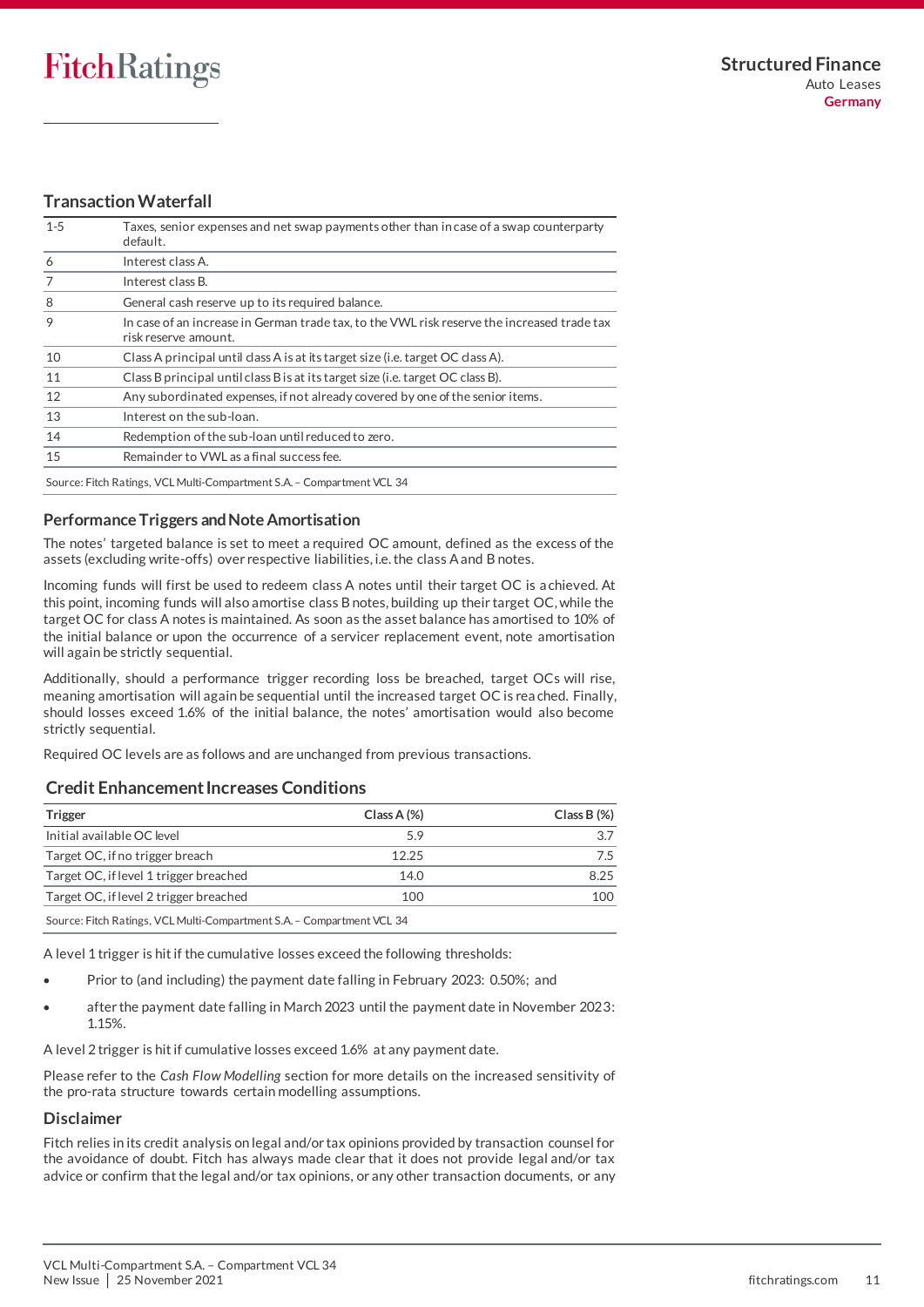transaction structures, are sufficient for any purpose. The disclaimer at the foot of this report makes it clear that this report does not constitute legal, tax and/or structuring advice from Fitch, and should not be used or interpreted as legal, tax and/or structuring advice from Fitch. Should readers of this report need legal, tax and/or structuring advice, they are urged to contact relevant advisers in the relevant jurisdictions.

# <span id="page-11-0"></span>**Counterparty Risk**

Fitch assesses the counterparty risk under its *Exposure Draft: Structured Finance and Covered Bonds Counterparty Rating Criteria* to be in line with the ratings assigned based on the documentation provisions and analytical adjustments described in the following table.

# **Counterparty Risk Exposures**

| Counterparty role/risk | Counterparty                                           | Relevant rating under<br>criteria                                                                                                                                                                                                          | Minimum ratings and<br>remedial actions                                                                                                                                                                                                   | Adjustment to analysis if minimum ratings and<br>remedial actions not in line with criteria                                                                                                                                                                                                                                               |
|------------------------|--------------------------------------------------------|--------------------------------------------------------------------------------------------------------------------------------------------------------------------------------------------------------------------------------------------|-------------------------------------------------------------------------------------------------------------------------------------------------------------------------------------------------------------------------------------------|-------------------------------------------------------------------------------------------------------------------------------------------------------------------------------------------------------------------------------------------------------------------------------------------------------------------------------------------|
| Issuer account bank    | Bank of New York<br>Mellon, Frankfurt<br><b>Branch</b> | or Issuer Default Rating<br>(IDR)/<br>Short-Term deposit<br>rating or IDR                                                                                                                                                                  | rating of 'A' or 'F1'; i)<br>replacement; ii)<br>guarantee within 30<br>calendar days of<br>downgrade below<br>minimum ratings; or iii)<br>any other measure to<br>restore/maintain rating<br>of the notes.                               | Long-Term deposit rating Minimum IDR or deposit Minimum ratings and remedial actions i) and ii)<br>in line with criteria. Fitch notes that option (iii)<br>is not in line with its counterparty criteria and<br>could lead to a prolonged process as regards<br>remedial actions if option (iii) is favoured over<br>options (i) or (ii). |
| Swap provider          | DZ BANK AG<br>Deutsche Zentral-<br>k                   | Derivative counterparty<br>rating (DCR): long-term<br>Genossenschaftsban rating; Short-Term IDR:<br>short-term rating. (Note:<br>Fitch does not issue short-<br>term DCRs, so the relevant<br>short-term rating is the<br>Short-Term IDR.) | $IDRotf$ F1':<br>or minimum DCR of<br>'BBB-' or Short-Term IDR<br>of 'F3' with collateral<br>posting required within<br>14 calendar days and<br>replacement or<br>guarantee within 60 days<br>of downgrade below both<br>minimum ratings. | DCR of 'A' or Short-Term Minimum ratings and remedial actions in line<br>with criteria.                                                                                                                                                                                                                                                   |
| Servicing continuity   | <b>VW Leasing GmbH</b>                                 | Not rated                                                                                                                                                                                                                                  | There is no minimum<br>rating for the servicer.<br>The issuer is entitled to<br>dismiss the servicer and<br>appoint a new servicer.                                                                                                       | Servicer continuity risk has been assessed to be<br>reduced in accordance with Fitch's<br>counterparty criteria, because the reserve fund<br>would cover payment obligations long enough<br>to be able to find a replacement (see<br>Operational Risk and Appendix 1).                                                                    |

# <span id="page-11-2"></span>**Operational Risk**

VWL acts as servicer for the transaction. Remedial actions regarding the servicer foresee the replacement of the servicer in the event of servicer disruption, which includes a breach of servicer obligations, insolvency of the servicer or non-payment by the servicer. No replacement servicer has been named. However, the transaction documents state that the issuer shall find a replacement servicer after no longer than three months.

Despite the intrinsic problems Fitch sees with the issuer being tasked to find a replacement servicer, we consider that the reserve fund would cover payment obligations long enough to be able to find a replacement and other parties in this transaction, especially the security trustee, would have an interest to lend support to act in the best interest of noteholders.

<span id="page-11-1"></span>Fitch expects that the assets' standard nature will facilitate finding a new servicer as there are several potential candidates in the German leasing market that could take over the servicing of these assets.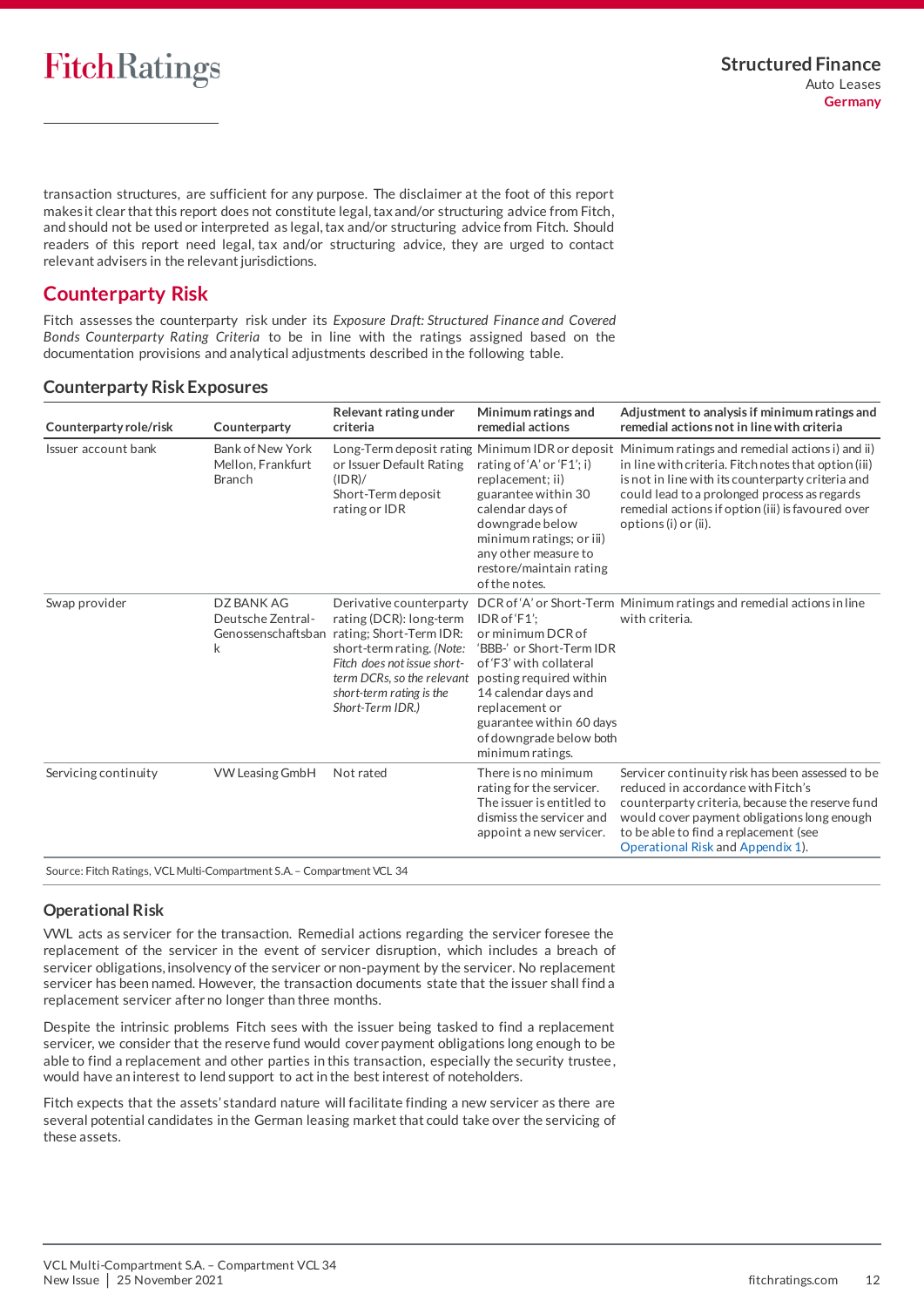# **Account Bank**

We consider the issuer's exposure to the transaction account bank to be a primary credit risk.

The issuer will hold its account with The Bank of New York Mellon, Frankfurt branch. Under the transaction documents, should the account bank's deposit rating be below the minimum required rating of 'A' or 'F1', it must find a suitably rated replacement within 30 calendar days.

The documented rating thresholds are in line with those outlined in our counterparty criteria for 'AAA' rated bonds, and the remedial actions are also in line with our criteria, except for the "other actions" option outlined above.

# **Swap Counterparty**

The issuer will enter into a swap agreement with DZ BANK AG to hedge the mismatch between the fixed rate received from the loan contracts and the floating-rate amounts payable on the rated notes. We classify the exposure to the swap provider as a primary credit risk; documente d rating requirements for the swap provider and remedial actions are in line with those outlined in our counterparty criteria.

# **Commingling Risk**

Commingling risk is considered a secondary risk driver in this transaction in line with Fitch's *Exposure Draft: Structured Finance and Covered Bonds Counterparty Rating Criteria*.

The servicer is no longer entitled to commingle collected payments with its own funds if VW is no longer rated at least'BBB' or 'F2' by Fitch or the profit and loss sharing agreement between VW and VWFS or between VWFS and VWL is no longer in place. In this case, VWL has to advance expected collections including 5% prepayments for the following monthly period to the issuer's collection account.

Fitch considers the provisions to sufficiently cover commingling risk.

# <span id="page-12-0"></span>**Payment Interruption Risk**

As payment interruption risk is a primary risk in the transaction, Fitch tested the cash reserve coverage of the issuer's obligations under the swaps, the ongoing senior expenses and notes' interest. Based on our calculations, the available cash reserve is sufficient to initially maintain these payments for 10 months. Fitch considers this horizon sufficient to cover a disruption in the collection process and to re-establish the same, even with a third party.

# **Set-off Risk**

# *Deposit Set-off Risk*

The originator is not a deposit-taking entity, only its legally separated sibling entity VW Bank GmbH is. As a result, there is no deposit-related set-off risk.

# *Set-Off Risk with Regard to the Service Component, Extended Warranties and Insurance Products*

VWFS offers a range of insurance services and extended warranties as a complementary product for lease contracts, i.e. protection against unexpected repair needs after the maturity of the statutory two-year manufacturer guarantee. Neither the insurance nor the extended warranties or the service components of a lease are securitised.

# **Tax Risk**

Based on its understanding of the applicable tax regimes, Fitch considers the risk of significant tax liabilities being imposed on the issuer to be limited.

Nevertheless, there are some remaining legal uncertainties with respect to potential trade tax (i.e. in case the tax authorities deem the special-purpose vehicle to be taxable in Germany) and secondary VAT liability (i.e. in case VWL defaults before it has forwarded the VAT portion to the authorities) that may be imposed on the issuer.

The seller will post and maintain a dedicated risk reserve (VWL risk reserve) equal to 1.1% of the initial discounted asset balance, which can be used to cover tax liabilities of the issuer and other seller-related risks. Fitch regards this reserve, together with the available CE, to be sufficient to address contingent tax liabilities.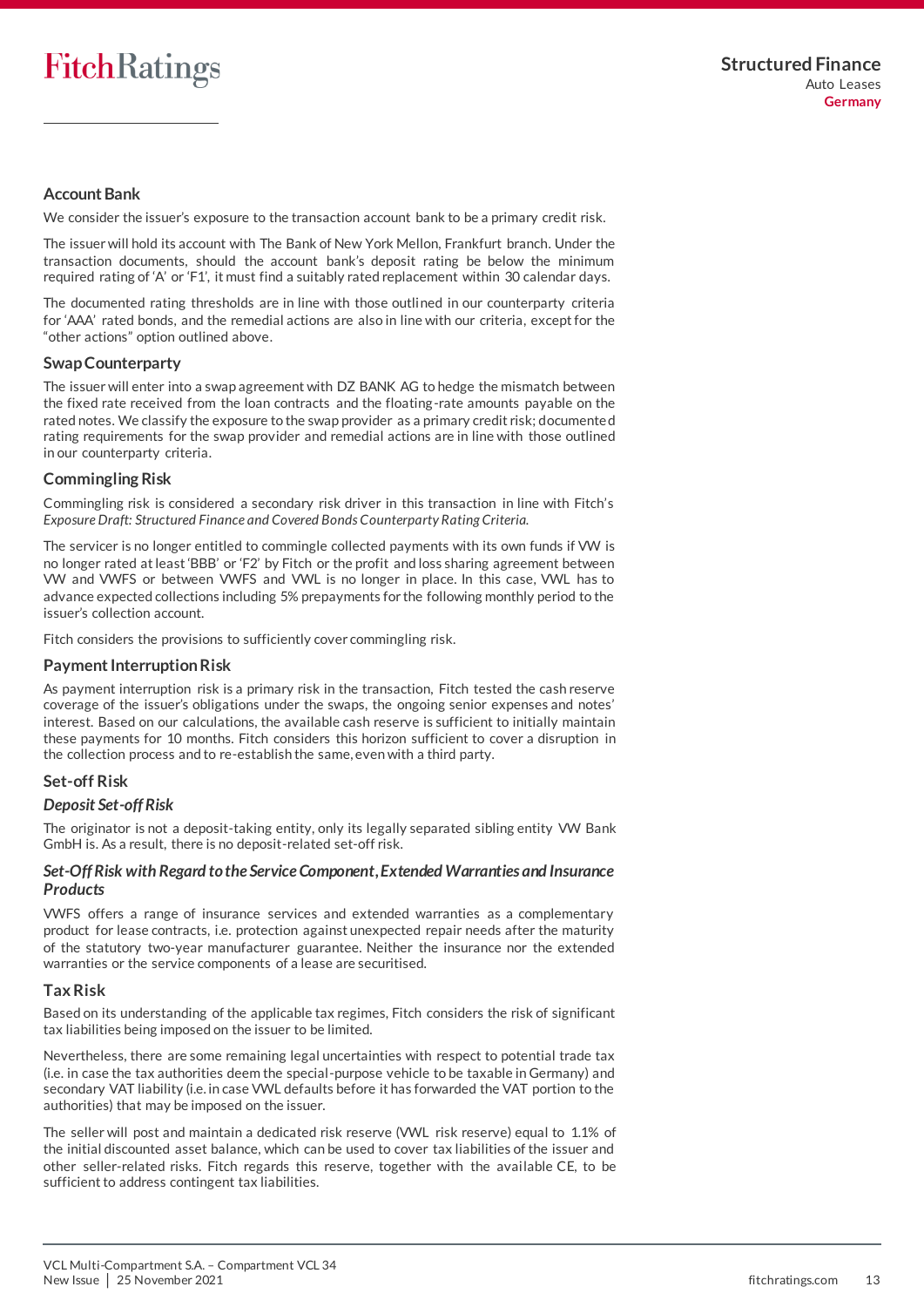# <span id="page-13-0"></span>**Criteria Application, Model and Data Adequacy**

# **Criteria Application**

See page 2 for the list of Applicable Criteria.

Fitch applies the *Consumer ABS Rating Criteria* as its sector-specific criteria under the overarching framework provided by the *Global Structured Finance Rating Criteria*, which is the master criteria report for the sector. The remaining criteria listed under *Applicable Criteria* are cross-sector criteria that outline Fitch's approach to counterparty risk and interest rate change vulnerability that are relevant for the ratings.

Fitch has analysed the risk of borrower default – and has set its default, recovery and prepayment assumptions – in accordance with its *Consumer ABS Rating Criteria*. Counterparty risks were analysed based on *Exposure Draft: Structured Finance and Covered Bonds Counterparty Rating Criteria*.

#### **Models**

The asset assumptions outlined above were applied in Fitch's proprietary multi-asset cash flow model, with which the transaction's cash flows were modelled. Click on the link for the model or for the criteria for a description of the model.

#### [Multi-Asset Cash Flow Model](https://www.fitchratings.com/site/structuredfinance/emeacfm)

# **Data Adequacy**

The following historical information was provided by VWL to support Fitch's analysis.

# **Data Adequacy**

| Data                  | Time          | Period       | Frequency | Tvpe    |
|-----------------------|---------------|--------------|-----------|---------|
| Losses                | Jan 07-Jun 21 | 14.5 years   | Monthly   | Static  |
| Total book volume     | Dec 08-Jun 21 | $12.5$ vears | Monthly   | Dynamic |
| Delinguency           | Dec 08-Jun 21 | $12.5$ years | Monthly   | Dynamic |
| Source: Fitch Ratings |               |              |           |         |

Additionally, Fitch received pool stratifications and an amortisation profile of the provisional pool as of end-August 2021.

Fitch received a third-party assessment on the asset portfolio information. Fitch did not update its file review this year, but strongly relies on the outcomes of the past reviews of small targeted samples of VWL's origination files as it always found the information contained in the reviewed files to be adequately consistent with the originator's policies and practices and the other information provided to the agency about the asset portfolio.

Overall, Fitch views the asset pool information relied upon for the agency's rating analysis according to its applicable rating methodologies to be adequately reliable.

# *Use of Third-Party Due Diligence Pursuant to SEC Rule 17g-10*

Form ABS Due Diligence-15E was not provided to, or reviewed by, Fitch in relation to this rating action.

# <span id="page-13-1"></span>**Surveillance**

Throughout the life of the transaction, Fitch will monitor the performance of the collateral and any changes at the servicer, or with the structure, that may influence the ratings of the notes.

Fitch will receive monthly investor reports detailing the performance of the portfolio. These will provide the basis for the agency's surveillance of the transaction's performance against base case expectations and the performance of the industry as a whole. The agency expects to assign an Issuer Report Grade of five stars to the investor reporting in line with previous transactions originated by VWL, as the standards of reporting are expected to remain comparable. Where appropriate, the agency may ask to monitor further data from the originator or the servicer. The ratings of the transaction will be reviewed by a committee at least once every 12 months, or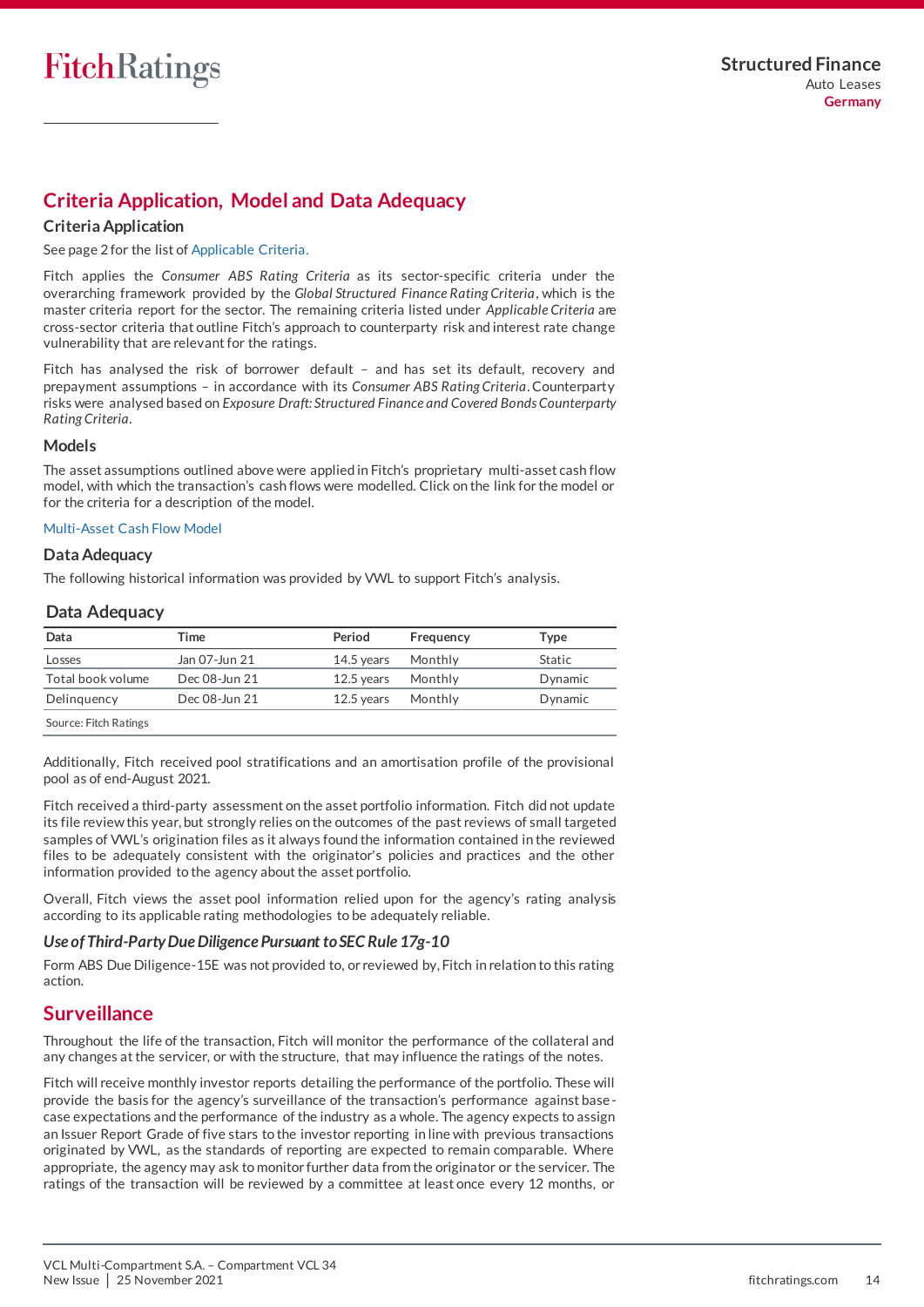

when considered appropriate (e.g. if there is a deterioration in performance, an industry -wide development, or a change at the originators or the servicer that may influence the transaction).

Our quantitative analysis will focus on monitoring the key performance parameters (delinquencies, defaults, recoveries and prepayments) against the base-case assumptions. Fitch will further monitor the market developments regarding diesel-powered vehicles.

Fitch's structured finance performance analytics team ensures that the assigned ratings remain an appropriate reflection of the issued notes' credit risk. Details of the transaction's performance will be available to subscribers at www.fitchratings.com.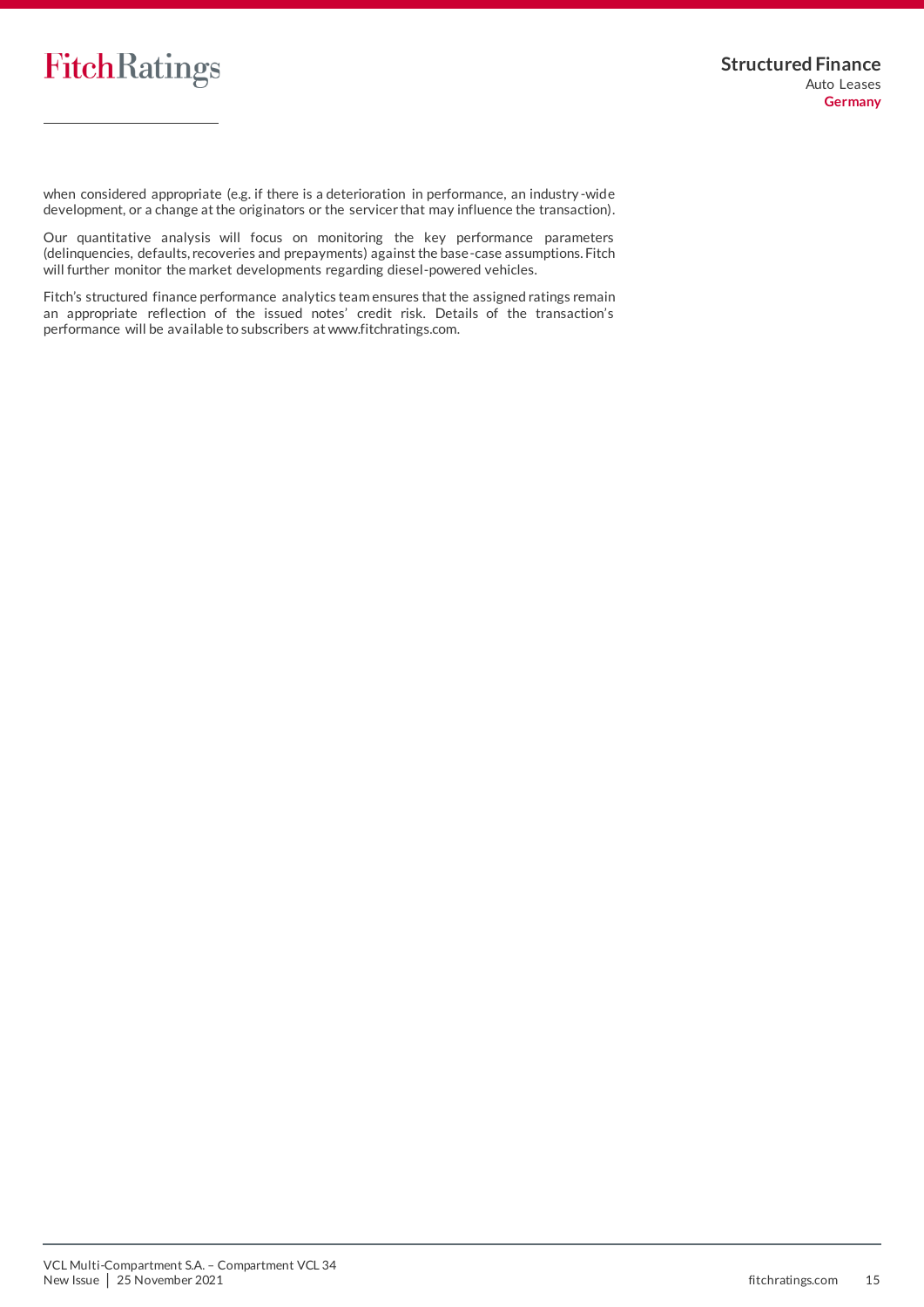# <span id="page-15-0"></span>**Appendix 1: Origination and Servicing**

# **VWL**

VWL is a wholly owned subsidiary of VWFS, which is part of Volkswagen Group.

VWL's main activities are to promote the sale of the Volkswagen Group's automotive products (VW, Audi, SEAT, Skoda and VW Nutzfahrzeuge) and to strengthen customer loyalty to the Volkswagen Group brands. VWL has about 60 years' experience in the auto-financing business.

# **Origination**

VWL offers leasing for new and used Volkswagen, Audi, SEAT, Skoda and VW Nutzfahrzeuge to commercial and non-commercial customers. Initially, the car is purchased by VWL. At the expiration of the leasing contract the vehicle will be sold by the car dealer or VWL. If the lessee wants to keep the car, it has to purchase the vehicle.

Depending on contract terms, the risk of the residual value being different from the market value of the car is borne by the car dealer or, in a few cases, the lessee (open-end contracts). The car dealer can transfer the residual value risk of closed-end contracts fully or partially, against a premium, to VWFS or the car manufacturer.

# **Underwriting**

VWL manages its underwriting and distribution channel through its Leasing Operations/Underwriting (LOU) department. The LOU processes all leases and co-operates with a network of more than 3,500 dealers. Supported by a separate fraud prevention team, the LOU is also responsible for fraud detection. LOU employees are expected to undergo three months of training before carrying out any operational tasks in the teams and are offered a wide range of additional internal training to improve the consistency and quality of standards within the LOU.

Generally, the system works such that for contracts that fulfil the respective criteria, the steps including the approval are carried out in a fully automated fashion. The evaluation is, in essence, based on the following main categories: customer data, product type, vehicle information, payment history and scoring/credit rating. If a problem occurs, such as inconsistencies found or negative credit information, the request is processed manually. The underwriter then sees the outcome of the scoring and other information sources such as Schufa, Buergel, Creditreform or payment history if applicable and needs to approve the application manually.

The authority to approve a lease depends on the seniority of staff as well as a client's exposure. A junior lease administrator, for example, can approve a lease up to EUR50,000, while applications greater than EUR50,000 are approved by a senior lease administrator. Leases with a balance greater than EUR200,000 are managed by the special clients team.

# **Servicing**

Fitch undertook a virtual operational review in April 2021.

Overall, Fitch deems the underwriting and servicing capacities of VWL to be in line with market standards among the top German car finance companies; VWL also has a proven record in its securitisation activity. A review does not constitute due diligence, which Fitch does not perform, but relies upon the accuracy of data provided to it.

# **Arrears Management and Special Servicing**

The debt management team is responsible for dealing with delinquent contracts.

Lessees receive calls from VWFS's call centre as soon as possible after the due date to determine the reasons for the missed payment. A first reminder letter is sent out 12 days, a second 24 days and a third 36 days after due date. Once payment agreements are in place, reminders in case of non-payments are sent out every five days.

VWFS has introduced scores to handle delinquent contracts according to priority. Team members have the authority to approve payment holidays or maturity extensions. In August 2020, VWL announced a voluntarily payment holiday scheme targeted at performing and delinquent customers who did not take a payment holiday under the legislative scheme that ended in June 2020 but are affected by the pandemic and related lockdown and social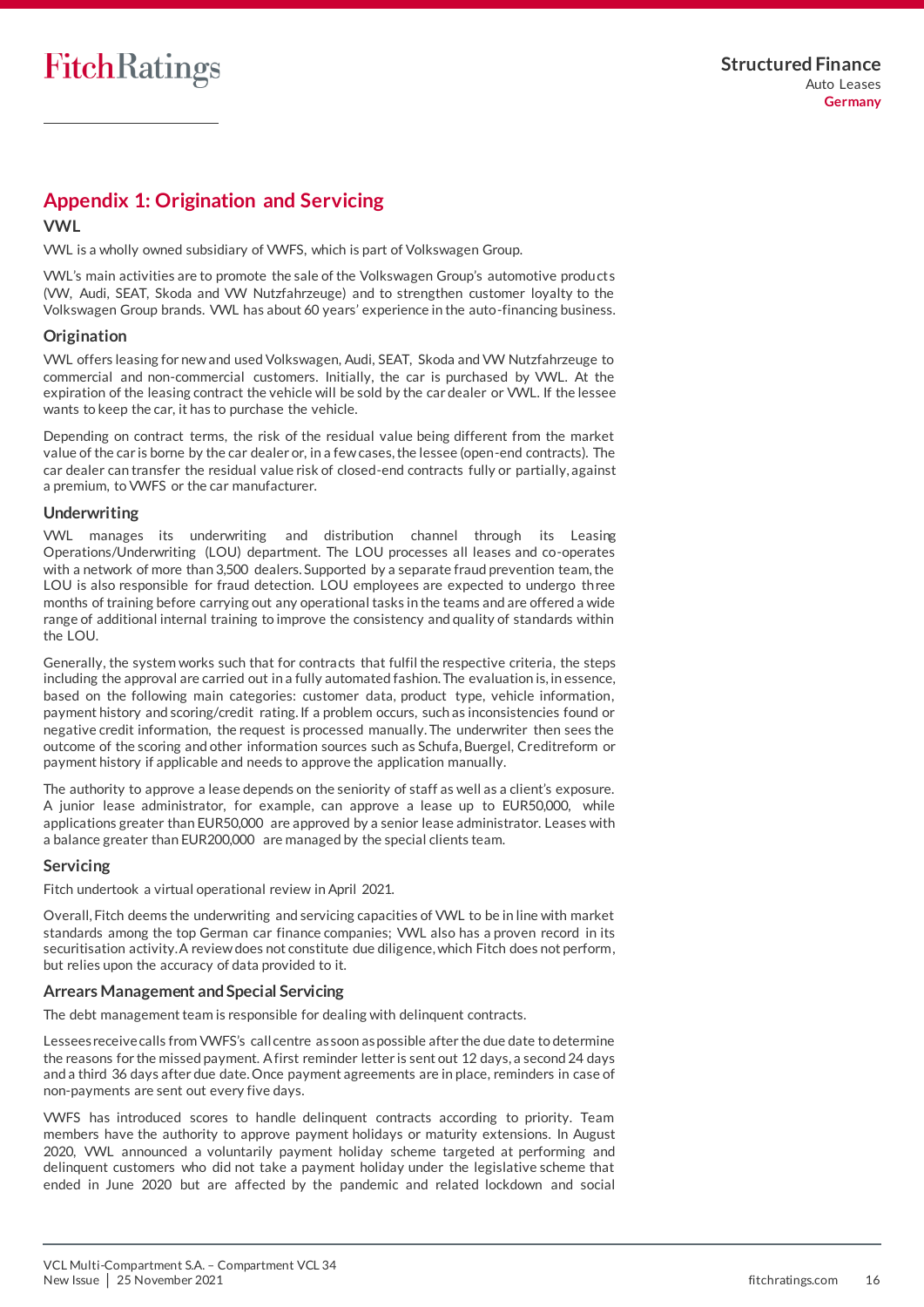

distancing measures. The application period under the voluntarily payment holiday scheme ended in September 2020. For corporate customers, a contract is terminated after two missed instalments. For private clients, the point of termination is dependent on the ability of VWL to terminate as prescribed by consumer protection regulation.

The collection centre is responsible for the handling of terminated contracts, second-hand marketing, court collections and charge-offs. It employs external collection agencies, which are compensated on the basis of their performance and success rates.

Vehicles can be repossessed following the effective date of the contract termination. After threatening repossession, a large portion of the terminated contracts has historically returne d to performing status. For those contracts that remain non-performing almost all orders for repossession are successful. Generally, VWL judges whether it is worthwhile to pay for the repossession expenses as expected sale prices may be considered too low.

VWL normally obtains three bids from the dealer network before the vehicle is sold. A court settlement, to determine the borrower's outstanding obligation, is initiated around four months after the due date. The foreclosure process normally commences six months after the due date and is followed by the charge-off.

#### **RiskManagement**

<span id="page-16-0"></span>The originator must maintain all lease files, including supporting documents, for regular review by VWL to ensure compliance with policies and procedures. Retrospective risk-oriented audits are conducted regularly by internal audit department and by external auditors in course of the annual financial statements audit. VWL regularly backs up its databases and tests its business continuity plans.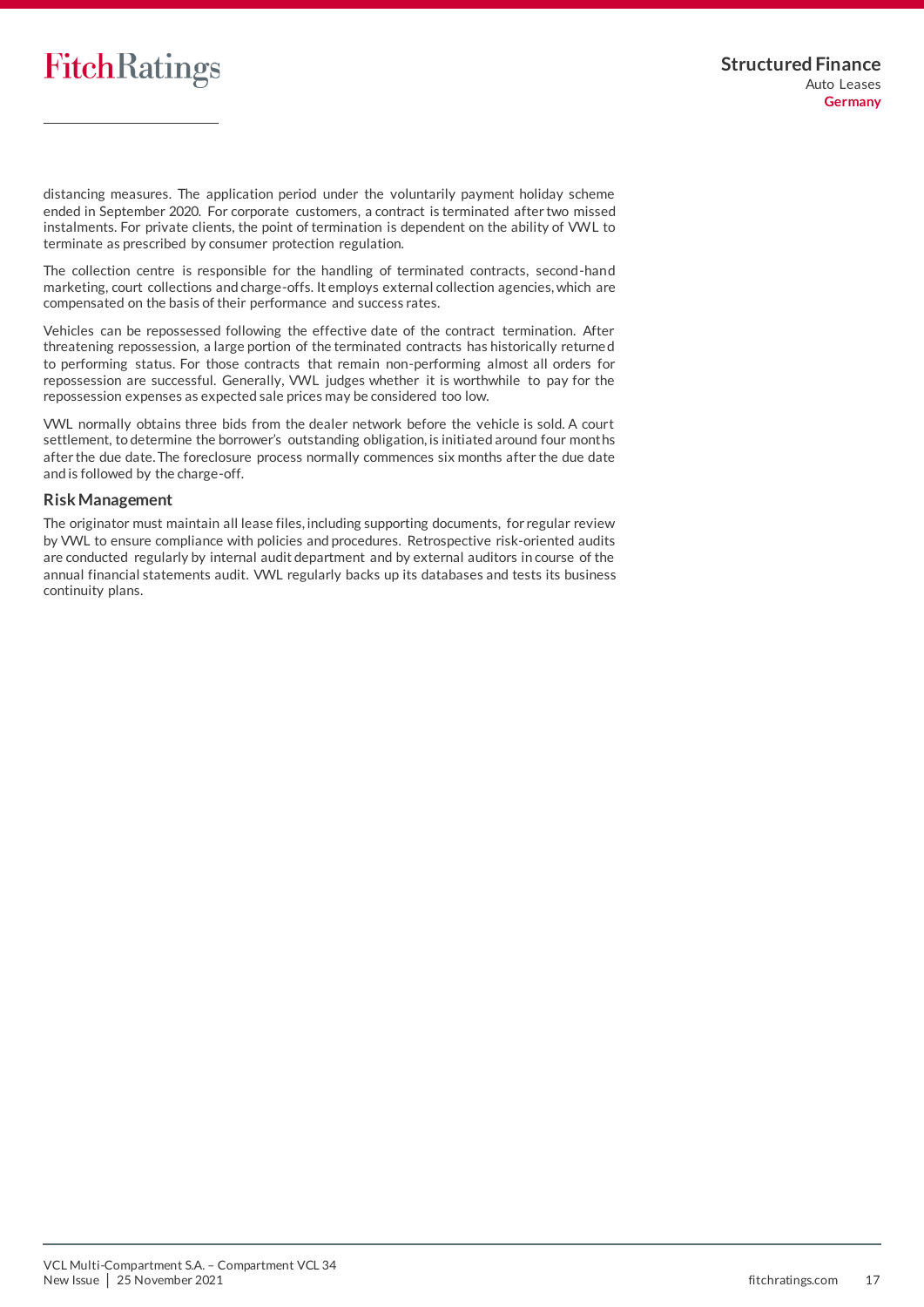# <span id="page-17-0"></span>**Appendix 2: ESG Relevance Scores**

# **VCL Multi-Compartment S.A. - Compartment VCL 34**

# SF ESG Navigator<br>ABS - Auto

FitchRatings **Credit-Relevant ESG Derivation** 

|  | VCL Multi-Compartment S.A. - Compartment VCL 34 has 5 ESG potential rating drivers                                                                                                                                      |
|--|-------------------------------------------------------------------------------------------------------------------------------------------------------------------------------------------------------------------------|
|  | VCL Multi-Compartment S.A. - Compartment VCL 34 has exposure to macroeconomic factors and sustained structural shifts in secular preferences affecting consumer behavior but this has very low<br>Impact on the rating. |
|  | Governance is minimally relevant to the rating and is not currently a driver.                                                                                                                                           |

|                  |     |               |   | <b>Overall ESG Scale</b> |
|------------------|-----|---------------|---|--------------------------|
| key driver       | ۰   | <b>Issues</b> | 5 |                          |
| driver           | ۰   | <b>Issues</b> |   |                          |
| potential driver | - 5 | <b>Issues</b> | з |                          |
| not a rating     | ς   | <b>Issues</b> | 2 |                          |
| driver           | 4   | <b>Issues</b> |   |                          |

#### **Service Committee** E)

| Environmental (E)                                             |         |                                                                                                                                                                                       |                                     |         |
|---------------------------------------------------------------|---------|---------------------------------------------------------------------------------------------------------------------------------------------------------------------------------------|-------------------------------------|---------|
| General Issues                                                | E Score | Sector-Specific Issues                                                                                                                                                                | Reference                           | E Scale |
| GHG Emissions & Air Quality                                   |         | Regulatory risks, fines, or compliance costs related to emissions.<br>energy consumption and/or related reporting standards                                                           | <b>Asset Quality</b> ; Surveillance |         |
| <b>Energy Management</b>                                      | 2       | Assets' energy/fuel efficiency and impact on valuation                                                                                                                                | <b>Asset Quality: Surveillance</b>  |         |
| Water & Wastewater Management                                 |         | n.a.                                                                                                                                                                                  | n.a.                                |         |
| Waste & Hazardous Materials<br>Management: Ecological Impacts |         | n.a.                                                                                                                                                                                  | n.a.                                |         |
| Exposure to Environmental Impacts                             | 2       | Asset, operations and/or cash flow exposure to extreme weather<br>events and other catastrophe risk, including but not limited to<br>flooding, hurricanes, tornadoes, and earthquakes | Survellance                         |         |

#### Social (S)

| General Issues                                                | <b>S</b> Score | Sector-Specific Issues                                                                                                                                                           | Reference                          |   | S Scale |  |
|---------------------------------------------------------------|----------------|----------------------------------------------------------------------------------------------------------------------------------------------------------------------------------|------------------------------------|---|---------|--|
| Human Rights, Community Relations,<br>Access & Affordability  |                | n.a.                                                                                                                                                                             | In.a.                              | 5 |         |  |
| Customer Welfare - Fair Messaging,<br>Privacy & Data Security |                | Compilance with consumer protection related regulatory<br>requirements, such as fair/transparent lending, data security, and  Operational Risk; Surveillance<br>safety standards |                                    |   |         |  |
| <b>Labor Relations &amp; Practices</b>                        |                | Labor practices, pension obligations and related litigation                                                                                                                      | <b>Survellance</b>                 |   |         |  |
| Employee Wellbeing                                            |                | n.a.                                                                                                                                                                             | In.a.                              |   |         |  |
| Exposure to Social Impacts                                    |                | Macroeconomic factors and sustained structural shifts in secular<br>preferences affecting consumer behavior                                                                      | <b>Asset Quality: Surveillance</b> |   |         |  |
| Governance (G)                                                |                |                                                                                                                                                                                  |                                    |   |         |  |

| wernance              |  |
|-----------------------|--|
| <b>Coneral Issues</b> |  |

| General Issues                                              | <b>G</b> Score | Sector-Specific Issues                                                                                                                                     | Reference                                                                                             |   | G Sca |  |
|-------------------------------------------------------------|----------------|------------------------------------------------------------------------------------------------------------------------------------------------------------|-------------------------------------------------------------------------------------------------------|---|-------|--|
| Rule of Law, Institutional and<br><b>Regulatory Quality</b> |                | Jurisdictional legal risks: regulatory effectiveness: supervisory<br>oversight: foreclosure laws: oovernment support and intervention                      | Asset Isolation and Legal Structure: Asset Quality: Rating Caps:<br>Surveillance                      | 5 |       |  |
| Transaction & Collateral Structure                          |                | Asset Isolation; resolution/insolvency remoteness; legal structure;<br>structural risk mitigants: complex structures                                       | Asset Isolation and Legal Structure: Asset Quality: Financial<br>Structure: Rating Caps: Surveillance |   |       |  |
| <b>Transaction Parties &amp; Operational Risk</b>           |                | Counterparty risk: origination, underwriting and/or apprecator<br>standards: borrower/lessee/sponsor risk:<br>originator/servicer/manager/operational risk | Asset Quality: Financial Structure: Operational Risk: Rating Caps:<br>Surveillance                    |   |       |  |
| Data Transparency & Privacy                                 |                | Transaction data and periodic reporting                                                                                                                    | Asset Isolation and Legal Structure; Asset Quality; Financial<br><b>Structure: Survellance</b>        | 2 |       |  |
|                                                             |                |                                                                                                                                                            |                                                                                                       |   |       |  |

How to Read This Page<br>ESG scores range from 1 to 5 based on a 15-level color gradation.<br>Red (5) is most relevant and green (1) is least relevant.

The Environmental (E), Social (S) and Governance (G) tables<br>these kout the individual components of the scale. The right-hand box<br>shows the aggregate E, S, or G soore. General issues are relevant<br>across all markets with Se

The Credit-Relevant ESG Derivation table shows the overall ESG some. This score signifies the credit relevance of combined E, S and G issues to the frameations or programs credit rating. The three computers currents of pr

Classification of ESG issues has been developed from Fitch's sector<br>ratings criteria. The General Issues and Sector-Specific Issues draw<br>on the classification standards published by the Sustainability<br>Accounting Standards

|   | <b>CREDIT-RELEVANT ESG SCALE - DEFINITIONS</b>                   |                                                                                                                                                             |  |  |
|---|------------------------------------------------------------------|-------------------------------------------------------------------------------------------------------------------------------------------------------------|--|--|
|   | How relevant are E, 3 and G Issues to the overall credit rating? |                                                                                                                                                             |  |  |
| 5 |                                                                  | Highly relevant; a key transaction or program rating driver that has a<br>significant impact on an individual basis.                                        |  |  |
|   |                                                                  | Relevant to transaction or program ratings; not a key rating driver but<br>has an impact on the ratings in combination with other factors.                  |  |  |
| з |                                                                  | Minimally relevant to ratings; either very low impact or actively<br>mitigated in a way that results in no impact on the transaction or<br>program ratings. |  |  |
|   |                                                                  | Irrelevant to the transaction or program ratings; relevant to the<br>sector.                                                                                |  |  |
|   |                                                                  | Irrelevant to the transaction or program ratings; irrelevant to the<br>sector.                                                                              |  |  |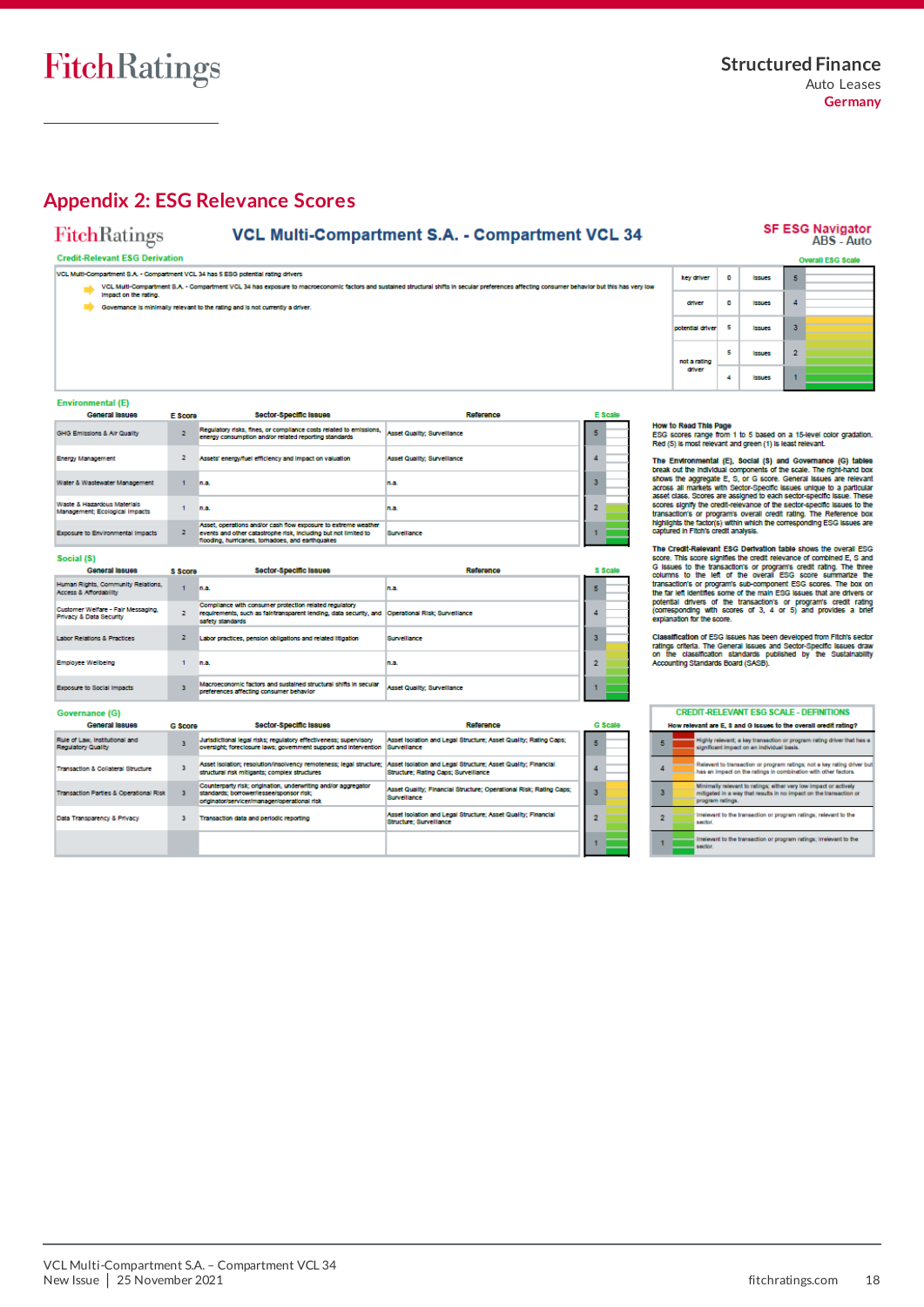

# <span id="page-18-0"></span>**Appendix 3: Estimated CO2 Emission Levels**

Fitch estimates the pool's weighted average CO2 emissions at 122 g/km.

We used data on CO2 emissions from the Federal Motor Transport Authority (Kraftfahrt-Bundesamt), reported for new vehicle registrations, to derive an estimated weighted average emissions level for the portfolio. We accounted for the vehicles' model years, brand distribution and the composition of new car registrations in our estimate.

The graph below summarises the pool's model year distribution (by number of vehicles) and the development of the brands' average emissions in the respective full-year registrations, and for 2021 the average emissions up to end-August.

# VW Group CO2 Emission Levels



Source: Fitch Ratings, VCL Multi-Compartment S.A. - Compartment VCL 34, Kraftfahrt-Bundesamt